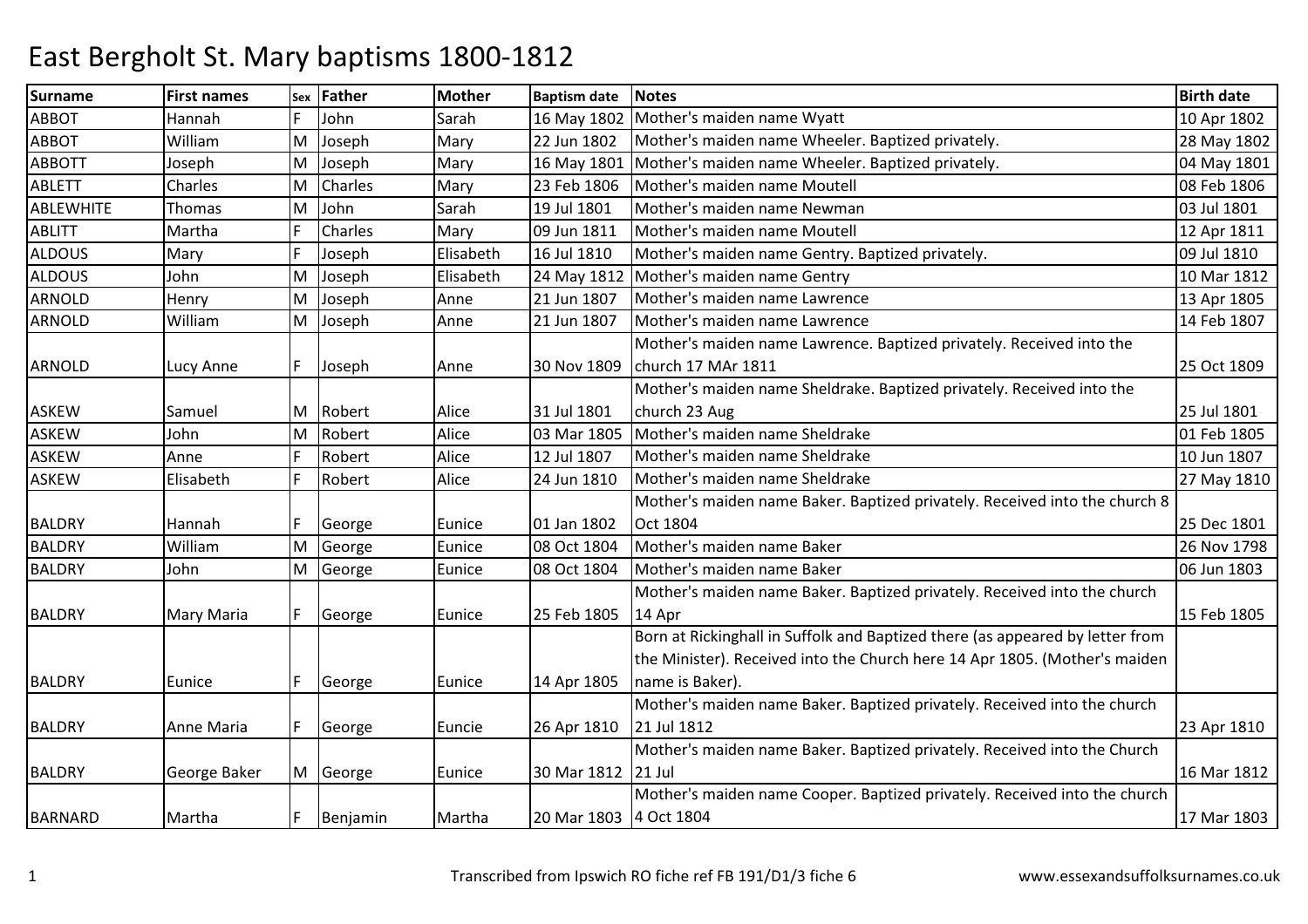#### Surnamee First names Sex Father Mother Baptism date Notes Birth date Birth date BARNARD Benjamin M Benjamin Martha 29 Jul 1804Mother's maiden name Cooper. Baptized privately. Received into the church 04 Oct 20 Jul 1804BARNARD Benjamin | M Benjamin | Martha Mother's maiden name Cooper. Baptized privately. Received into the church 15 Apr 1806 24 Apr. 19 Mar 1806BARNARD Mary F Benjamin Martha 05 Aug 1807D Frances F Benjamin Martha 02 May 1809 Mother's maiden name Cooper. Baptized privately. 30 Sep 1808 Mother's maiden name Cooper. Baptized privately. Received into the church **16 Nov**  07 Jul 180730 Sep 1808 BARNARDBARNARD John M Benjamin Martha 04 Aug 18109 OctMother's maiden name Cooper. Baptized privately. Received into the church 13 Jul 1810BARRETT Elisabeth F John Elisabeth 23 Aug 180806 Jul 1810 Mother's maiden name Folkard. Baptized privately. Received into the church 06 Jul 181006 Jul 1810 01 Aug 1808<br>Mother's maiden name Folkard 02 May 1810 02 May 1810 BARRETT Henry JohnM John John Elisabeth 06 Jul 1810 Mother's maiden name Folkard 02 May 1810 Mother's maiden name Whelham. Baptized privately. Received into the BEAUMONT Mary Anne F Samuel Mary 13 Jan 1805 04 Jan 1801 church 27 Febb 28 Dec 1804 12 Dec 1800 BINES Robert M Hannah 04 Jan 1801 Bastard 12 Dec 1800 BINES John Rumsey MRobert Hannah 26 Nov 1809 Bastard son of Robert Rumsey & Hannah Bines 21 Oct 1809 Robert Rumsey & Hannah Bines<br>John Elizabeth 13 Apr 1806 Mother's maiden name Heckford 18 Mar 1806 BIRDJohn<br>Elisabeth MJohn 13 Apr 1806 Mother's maiden name Heckford<br>John Mary 17 May 1807 Mother's maiden name Pinner 18 Mar 1807 18 Apr 1807 BIRDD Proposed Elisabeth F John Mary 17 May 1807 Mother's maiden name Pinner 1980 and the settlement of the 1807 Mother's maiden name Pinner 1980 and the 1980 and the 1807 Mother's maiden name Pinner 1980 and the 1980 and the BIRD WilliamD George M John Elisabeth 03 Jul 1808 Mother's maiden name Heckford 14 Jun 1808 BIRDMJohn 18 Elisabeth 18 Mar 1810 Mother's maiden name Heckford<br>John Elisabeth 19 Oct 1811 Mother's maiden name Heckford. Baptized privately. 19 Oct 1811 16 Oct 1811 **BIRD** George<br>Maria MJohn 19 Elisabeth 19 Oct 1811 Mother's maiden name Heckford. Baptized privately.<br>Elijah 12 Feb 1809 Mother's maiden name Beckwith 125 Dec 1808 BLOMFIELD Maria <sup>F</sup> Elijah Abigail 12 Feb 1809 Mother's maiden name Beckwith 25 Dec 1808 BREWER Samuel M Samuel Elisabeth 04 Jul 1802 Mother's maiden name Frost 16 May 1802 **BREWER**  John M John Elisabeth 15 Jul 1804 Mother's maiden name Frost 30 May 1804 BREWER WilliamMM Samuel 12 Aug 1806 Mother's maiden name Frost<br>Mother's maiden name Frost. Baptized privately. Received into the church 06 BREWER Susanna F Samuel Elisabeth 26 Aug 1811Oct 22 Aug 1811BROOKS Emily F George Sarah 13 Apr 1808 13 Apr 1808 Bastard daughter of George Brooks & Sarah Pyott. Baptized privately.<br>16 Oct 1803 Mother's maiden name Blois BUSH**Henry** MM Henry Sarah 16 Oct 1803 Mother's maiden name Blois 1803 04 Sep 1803<br>En Birth Links Land Land Land Land Methematics assistances Abbat Particularistiche Piedro 1804 1804 1804 2014 CHISNALL Mary**Richard** d Frances 13 Jul 1812 Mother's maiden name Abbot. Baptized privately. Died. 13 Jul 1812 CHURCH WilliamM Philip M Philip 14 May 1800 Rachel 198 Jun 1800 Mother's maiden name Arnold 14 May 1800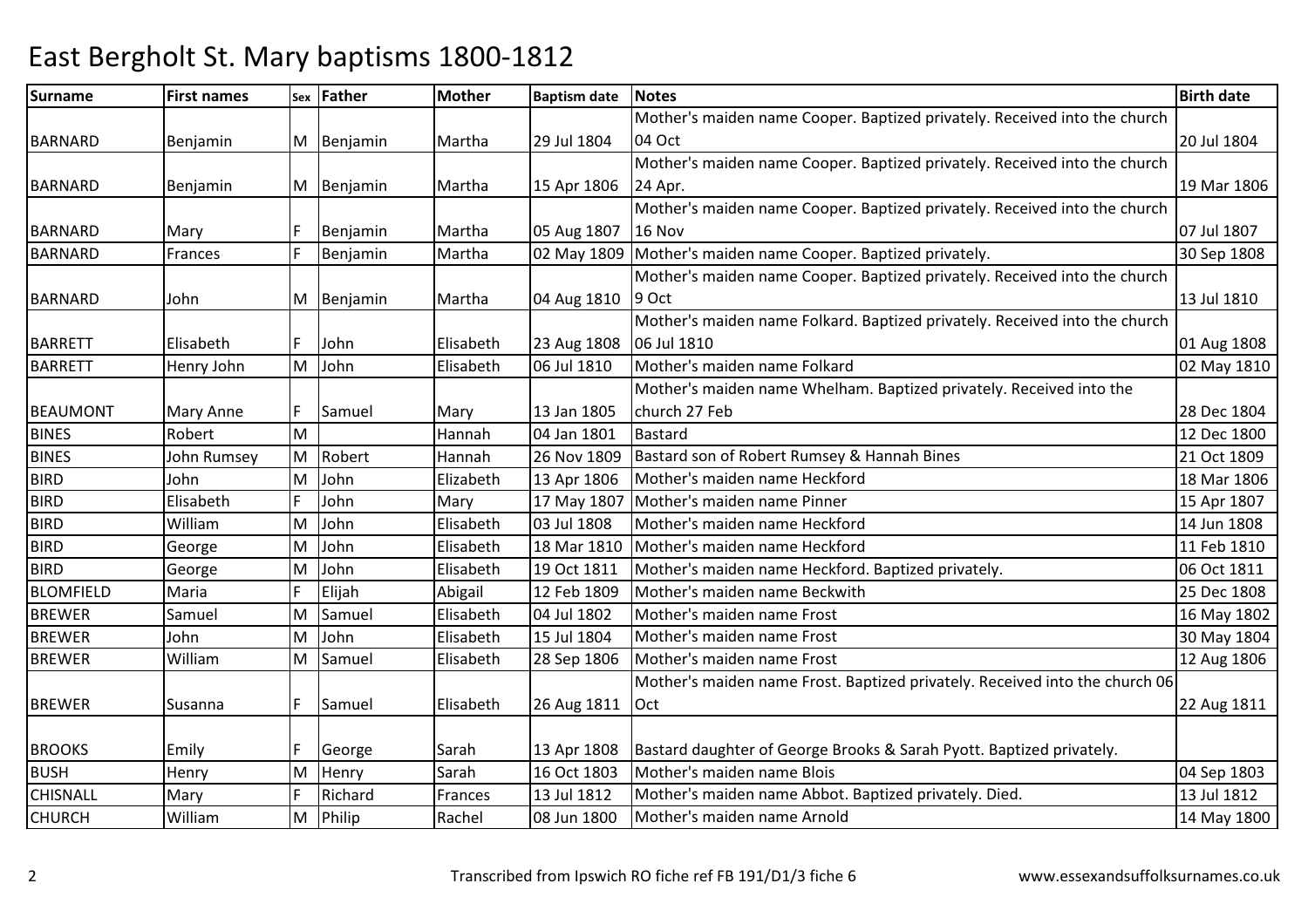| <b>Surname</b> | <b>First names</b> | Sex | <b>Father</b> | <b>Mother</b> | <b>Baptism date</b> | <b>Notes</b>                                                              | <b>Birth date</b> |
|----------------|--------------------|-----|---------------|---------------|---------------------|---------------------------------------------------------------------------|-------------------|
| <b>CHURCH</b>  | Elisabeth          | F   | John          | Elisabeth     | 05 May 1801         | Mother's maiden name Hart. Baptized privately.                            | 03 May 1801       |
| <b>CHURCH</b>  | Anne               | F   | Philip        | Rachel        | 21 Nov 1802         | Mother's maiden name. Arnold                                              | 04 Nov 1802       |
| <b>CHURCH</b>  | Philip             | M   | Philip        | Rachel        | 02 Oct 1804         | Mother's maiden name Arnold. Baptized privately.                          | 22 Sep 1804       |
| <b>CHURCH</b>  | John               | M   | Philip        | Rachel        | 05 Dec 1806         | Mother's maiden name Arnold. Baptized privately.                          | 23 Nov 1806       |
|                |                    |     |               |               |                     | Mother's maiden name Faers. Baptized privately. Received into the church  |                   |
| <b>CHURCH</b>  | Robert             | M   | Henry         | Elisabeth     | 11 Apr 1808         | 03 Jul                                                                    | 26 Mar 1808       |
|                |                    |     |               |               |                     | Mother's maiden name Arnold. Baptized privately. Received into the church |                   |
| <b>CHURCH</b>  | Thomas             | M   | Philip        | Rachel        | 03 Oct 1808         | 04 Dec                                                                    | 21 Aug 1808       |
|                |                    |     |               |               |                     | Mother's maiden name Arnold. Baptized privately. Received into the church |                   |
| <b>CHURCH</b>  | Hannah             | IF. | Philip        | Rachel        | 17 Apr 1810         | 20 Apr                                                                    | 03 Apr 1810       |
| <b>CLARK</b>   | William            | M   | John          | Mary          | 03 Jul 1803         | Mother's maiden name Finch                                                | 27 May 1803       |
|                |                    |     |               |               |                     | Mother's maiden name Branwhite. Baptized privately. Received into the     |                   |
| <b>CLARK</b>   | Mary Anne          | IF. | William       | Sarah         | 28 Aug 1803         | church 15 Jul 1804                                                        | 04 Aug 1803       |
| <b>CLARK</b>   | Eliza              | F   | William       | Sarah         | 23 Feb 1807         | Mother's maiden name Branwhite. Baptized privately.                       | 18 Feb 1807       |
|                |                    |     |               |               |                     | Mother's maiden name Finch. Baptized privately. Received into the church  |                   |
| <b>CLARK</b>   | Thomas             | M   | John          | Mary          | 03 May 1807         | 14 Jun                                                                    | 03 May 1807       |
| <b>CLARKE</b>  | Sarah              | F   | William       | Sarah         | 03 Jan 1800         | Mother's maiden name Branwhite. Baptized privately.                       | 10 Nov 1799       |
|                |                    |     |               |               |                     | Mother's maiden name Finch. Baptized privately. Received into the church  |                   |
| <b>CLARKE</b>  | Maria              | F   | John          | Mary          | 01 Aug 1801         | 23 Aug.                                                                   | 24 Jul 1801       |
|                | Henry              |     |               |               |                     |                                                                           |                   |
| <b>CLARKE</b>  | Bampstead          | M   | William       | Sarah         | 13 Aug 1801         | Mother's maiden name Branwhite. Baptized privately. Died.                 | 11 Jul 1801       |
| <b>CLARKE</b>  | Phoebe             | F   | Samuel        | Sarah         | 27 May 1804         | Mother's maiden name Osborne                                              | 05 Apr 1801       |
| <b>CLARKE</b>  | Thomas             | M   | Samuel        | Sarah         |                     | 27 May 1804 Mother's maiden name Osborne                                  | 05 Feb 1804       |
|                |                    |     |               |               |                     | Mother's maiden name Finch. Baptized privately. Received into the church  |                   |
| <b>CLARKE</b>  | Rhoda              | IF. | John          | Mary          | 01 May 1805 26 Jun  |                                                                           | 27 Apr 1805       |
|                |                    |     |               |               |                     | Mother's maiden name Branwhite. Baptized privately. Received into the     |                   |
| <b>CLARKE</b>  | Elizabeth          | IF. | William       | Sarah         |                     | 22 May 1805 church 18 May 1806                                            | 18 May 1805       |
| <b>CLARKE</b>  | Mahalath           | F   | Joseph        | Sarah         | 25 Aug 1807         | Baptized privately. Died.                                                 | 18 Aug 1807       |
| <b>CLARKE</b>  | Eliza              | F   | Samuel        | Sarah         | 22 May 1808         | Mother's maiden name Osborne                                              | 29 May 1807       |
| <b>CLARKE</b>  | Edward             | M   | John          | Mary          | 04 Sep 1808         | Mother's maiden name Finch                                                | 19 Aug 1808       |
| <b>CLARKE</b>  | John               | M   | Joseph        | Sarah         | 02 Jul 1809         | Mother's maiden name Seaton                                               | 20 May 1809       |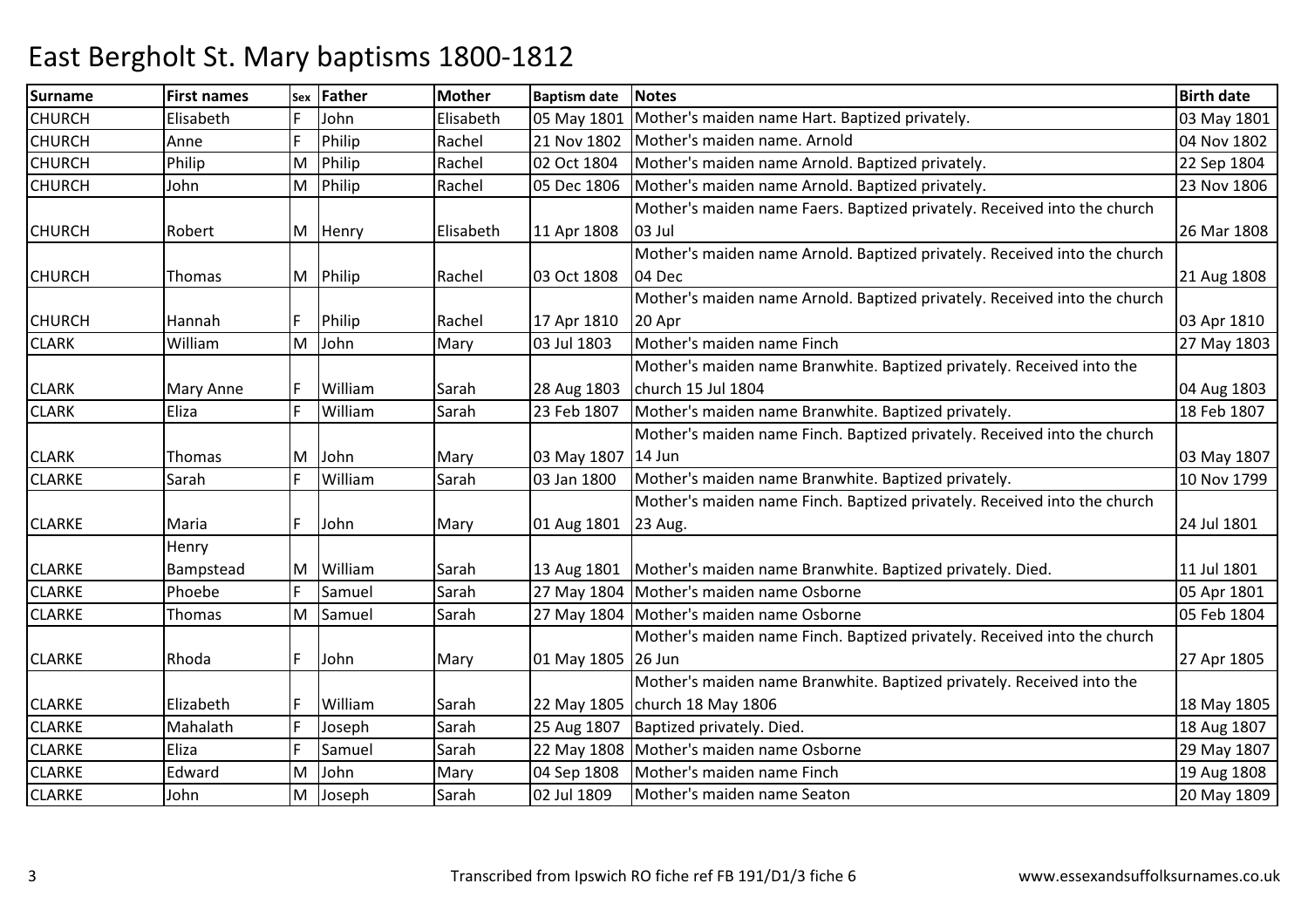### Surnamee First names Sex Father Mother Baptism date Notes Birth date Birth date CLARKE Henry Thomas M William Sarah 23 Jan 1810Mother's maiden name Branwhite. Baptized privately. Received into the church 27 Aug 08 Jan 1810CLARKE Cordelia Finch F John Mary 02 Mar 181027 MayMother's maiden name Finch. Baptized privately. Received into the church 28 Feb 1810CLARKE Mary Anne F Jacob Mark 12 Apr 18106 May18 Aug 1810 Mother's maiden name Seaton. Baptized privately. Received into the church 07 Apr 181017 Aug 1810 CLARKEE Harriet FSamuel Sarah Sarah 18 Aug 1810 Mother's maiden name Osborn. Baptized privately.<br>19 Mary 120 Jan 1812 Mother's maiden name Finch. Baptized privately. CLARKE Thomas FinchE Jacob Norman MJohn Mary 20 Jan 1812 Mother's maiden name Finch. Baptized privately. 17 Jan 1812<br>Jacob Mary 05 Apr 1812 Mother's maiden name Seadon (05 Mar 1812) CLARKEMM |Jacob | Mary | 05 Apr 1812 | Mother's maiden name Seadon | 05 Mar 1812<br>Mother's maiden name Rolph. Baptized privately. Received into the church | Mother's maiden name Rolph. Baptized privately. Received into the church COCKERELL Mary Anne F John Elisabeth 02 Sep 180506 Oct 24 Aug 1805COCKERELL William M John Elisabeth 07 Oct 1807Mother's maiden name Rolfe. Baptized privately. Received into the church 13 Decc 02 Oct 1807 COLEMAN William M William Susanna 27 Jul 1804 Mother's surname (Clarke) from previous marriage. Baptized privately. Died. 24 Jul 1804 COOPERMary Anne F William m Anne 23 Feb 1800 Mother's maiden name Chapman 20 Jan 1800 26 Jan 1800 26 Jan 1800<br>26 Jan 1800 26 Jan 1800 2012 2020 2021 2021 2022 2023 2024 2022 2023 2024 2022 2023 2024 2022 2023 2024 2022 20 CRACKNALL MaryJohn n 17 Mary 15 May 1803 Mother's maiden name Beaumont 1803 CRACKNALL WilliamM John Elizabeth 05 Jul 1807 Mother's maiden name Beaumont 09 Jun 1807 Mother's maiden name Beaumont. Baptized privately. Received into the CRACKNELL Sarah F John Mary 29 Jun 1800church 20 Jul 26 Jun 1800CRACKNELL Mary F Daniel Martha 27 Mar 180401 AprM John 18 Apr 1805 Mother's maiden name Beaumont 19 Apr 1805 18 Apr 1805 Mother's maiden name Beaumont 18 Apr 1805 18 Apr 1805 18 Apr 1805 18 Apr 1805 18 Apr 1805 18 Apr 1805 18 Apr 1805 18 Apr 1805 18 Apr 1805 18 Apr 1805 Mother's maiden name Mayor. Baptized privately. Received into the church 03 Mar 180418 Apr 1805 **CRACKNELL**  JohnL Daniel M**CRACKNELL** MDaniel Martha 05 Oct 1806 Mother's maiden name Mayor 1806 1806<br>John Elisabeth 14 May 1809 Mother's maiden name Beaumont 13 Apr 1809 CRACKNELLHarriet JohnJohn 13 Apr 1809 Mother's maiden name Beaumont<br>
26 Mar 1810 Mother's maiden name Fuller. Baptized privately. 13 Apr 1809 Villiam Sarah 13 Apr 1809 CRACKNELL WilliamMWilliam Sarah 26 Mar 1810 Mother's maiden name Fuller. Baptized privately. 24 Feb 1810<br>Daniel Martha 18 Nov 1810 Mother's maiden name May 27 Dec 1809 **CRACKNELL**  Lydiaa 1991 - F Paniel Martha 18 Nov 1810 Mother's maiden name May 27 November 27 Dec 1809 **CRACKNELL**  HenryMM |John | Elisabeth | 28 Jul 1811 | Mother's maiden name Beaumont | | 04 Jul 1811<br>| Mother's maiden name Mayor. Baptized privately. Received into the Church | Northerly | Mother's maiden name Mayor. Baptized privately. Rec CRACKNELL John M Daniel Martha 21 Apr 181217 Jan22 Oct 1812 01 Apr 181220 Oct 1812 **CRACKNELL**  WilliamL Charlotte MWilliam Elisabeth 22 Oct 1812 Mother's maiden name Gross. Baptized privately. 20 Oct 1812<br>Daniel Martha 17 Jan 1802 Mother's maiden name Maver CRACNKELL**17 Jan 1802** Mother's maiden name Mayer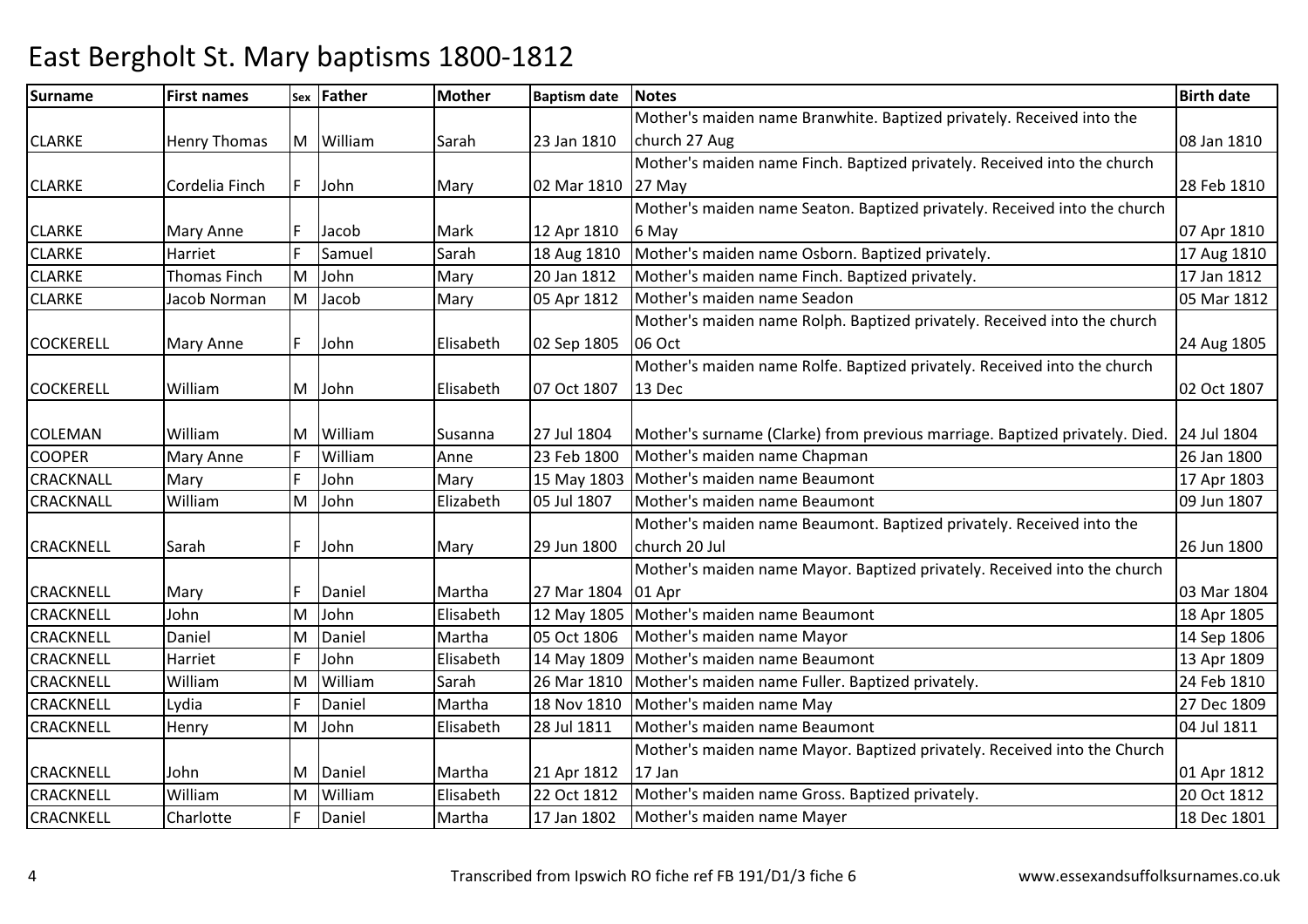| <b>Surname</b>   | <b>First names</b> | Sex | <b>Father</b> | <b>Mother</b> | <b>Baptism date</b> | <b>Notes</b>                                                                 | <b>Birth date</b> |
|------------------|--------------------|-----|---------------|---------------|---------------------|------------------------------------------------------------------------------|-------------------|
| <b>CROSBEE</b>   | Rhoda              |     | William       | Maria         | 26 Aug 1809         | Mother's maiden name Mecklenburgh. Baptized privately.                       | 15 Jul 1809       |
| <b>CROSBY</b>    | Frances            | F   | William       | Maria         | 11 Aug 1806         | Mother's maiden name Micklin. Baptized privately.                            | 30 Jul 1806       |
| <b>CROSSBEE</b>  | Sophia             |     | William       | Maria         | 23 Oct 1811         | Mother's maiden name Mecklenburg. Baptized privately.                        | 12 Oct 1811       |
| <b>CROSSBY</b>   | Mary               | F   | William       | Mary          | 20 Apr 1803         | Mother's maiden name Rashbrook. Baptized privately.                          | 19 Apr 1803       |
| <b>CROSSBY</b>   | Maria              | F   | William       | Maria         | 16 May 1805         | Mother's maiden name Micklin. Baptized privately.                            | 03 May 1805       |
| <b>CUTHBERT</b>  | James Styles       | M   | James         | Anne          | 19 Nov 1806         | Mother's maiden name Down. Baptized privately.                               | 28 Oct 1806       |
|                  |                    |     |               |               |                     | Mother's maiden name Pooley. Baptized privately. Received into the church    |                   |
| <b>CUTHBERT</b>  | Thomas             | M   | Richard       | Letitia       | 04 Apr 1807         | 03 May                                                                       | 24 Mar 1807       |
|                  |                    |     |               |               |                     | Mother's maiden name Down. Baptized privately. Received into the church 1    |                   |
| <b>CUTHBERT</b>  | Mary               | IF. | James         | Anne          | 07 Jun 1808         | Mar 1809                                                                     | 06 Jun 1808       |
|                  |                    |     |               |               |                     | Mother's maiden name Down. Baptized privately. Received into the church      |                   |
| <b>CUTHBERT</b>  | Lucy               |     | James         | Anne          | 22 Mar 1810         | 15 Apr                                                                       | 16 Mar 1810       |
| <b>CUTHBERT</b>  | Hannah             | lF. | James         | Anne          | 17 May 1812         | Mother's maiden name Downs                                                   | 13 Feb 1812       |
| <b>CUTTING</b>   | William            | M   | Samuel        | Sarah         | 02 Jan 1800         | Mother's maiden name Dickens                                                 | 31 Jan 1799       |
| <b>CUTTING</b>   | Samuel             | M   | Samuel        | Sarah         | 13 Jun 1802         | Mother's maiden name Diggins                                                 | 30 May 1802       |
| <b>DIAPER</b>    | James              | M   | Jonathan      | Martha        | 16 Jan 1807         | Baptized privately.                                                          | 16 Jan 1807       |
| <b>DIGGINS</b>   | Samuel             | M   | Robert        | Judith        | 19 Jul 1802         | Mother's maiden name Seaborn                                                 | 16 Jun 1802       |
| <b>DOUBLE</b>    | Martha             |     | William       | Hannah        | 21 Feb 1802         | Mother's maiden name Firmin                                                  | 23 Jan 1802       |
|                  |                    |     |               |               |                     | Mother's maiden name Wasp. Baptized privately. Received into the church      |                   |
| <b>DOWNING</b>   | Mary               | IF  | John          | Rachel        | 18 Apr 1809         | 30 Apr                                                                       | 01 Apr 1809       |
| <b>DOWNING</b>   | Sarah              |     | John          | Rachael       | 30 Jun 1811         | Mother's maiden name Waspe                                                   | 04 Jun 1811       |
|                  |                    |     |               |               |                     | Received into the Church: 12 Jul 1812. Baptized privately Needham Market     |                   |
|                  |                    |     |               |               |                     | in this county as appeared by Certificate from the Minister of that Parish 6 |                   |
| <b>DUNT</b>      | Harriet            | IF  | James         | Patience      |                     | Jun 1810. Mother's maiden name: Fisher                                       | 01 Jun 1810       |
| <b>DUNT</b>      | James              | lM. | James         | Patience      | 12 Jul 1812         | Mother's maiden name Fisher                                                  | 06 Jun 1812       |
|                  |                    |     |               |               |                     |                                                                              |                   |
| <b>DUNTHORNE</b> | Hannah             | IF. | John          | Hannah        | 19 Mar 1800         | Mother's surname (Bird) from previous marriage - she had been a widow.       | 18 Feb 1800       |
| <b>ELLISTON</b>  | Elisabeth          | IF. | Robert        | Elisabeth     | 12 Apr 1805         | Baptized privately. Received into the church 25 Dec 1807                     | 31 Mar 1805       |
| <b>ELLISTON</b>  | Thomas             | M   | Edward        | Sarah         | 21 Feb 1811         | Mother's maiden name Mills. Baptized privately.                              | 21 Feb 1811       |
|                  |                    |     |               |               |                     | Mother's maiden name Mills. Baptized privately. Received into the Church 12  |                   |
| <b>ELLISTON</b>  | Mary               | F   | Edward        | Sarah         | 20 Apr 1812         | Aug                                                                          | 14 Apr 1812       |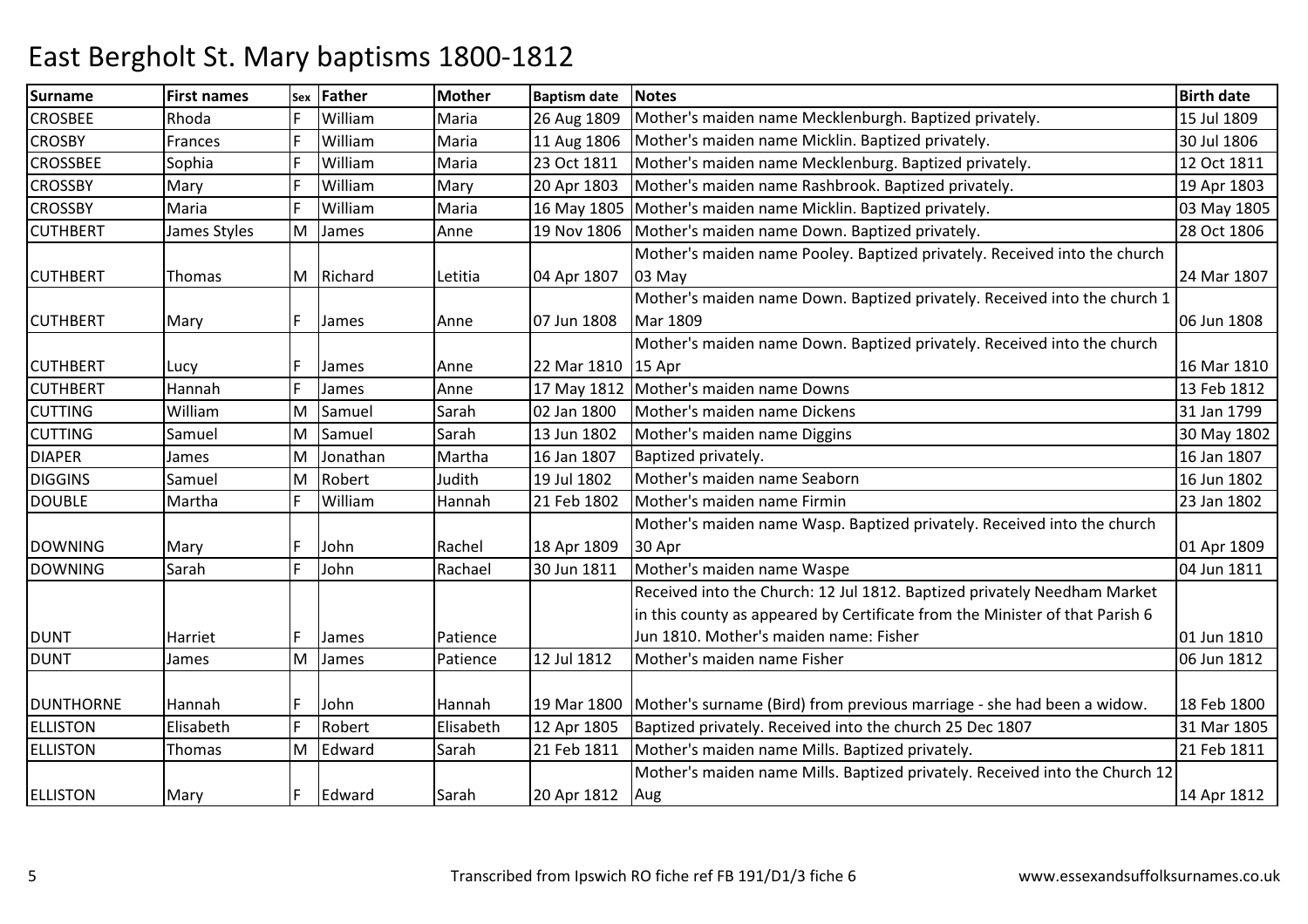### Surnamee First names Sex Father Mother Baptism date Notes Birth date Birth date **FLUSTON** Edward Gladwell M Edward Sarah 12 Aug 1812 Mother's maiden name Mills 14 May 1809 EMNEY Annee Fig. 1800 Fig. 26 May 1800 Bastard. Baptized privately. 26 May 1800 Pastard. Baptized privately. FAIRS Eliza F Edward Susanna 29 May 180629 JunMother's maiden name Webb. Baptized privately. Received into the church 27 May 1806FINCH William M William Susanna 15 Aug 180515 Sep Robert Mary 23 Mar 1800 Mother's maiden name Kilbourne 26 Dec 1799 Mother's maiden name Lemon. Baptized privately. Received into the church p 05 Aug 1805 26 Dec 1799 FOLKARDRobert<br>Marv MFOLKARDD Mary F Robert Mary 13 Jun 1802 Mother's maiden name Kilborn 26 Apr 1802 FOLKARD WilliamMM Robert Mary 16 Sep 1804 Mother's maiden name Kilborn 15 Aug 1804<br>Mother's maiden name Dearsley. Baptized privately. Received into the FOLKARD John JM John Sarah 02 Sep 1805 22 Jun 1806 church 29 Sep 30 Aug 180507 May 1806 FOLKARD Elisabeth <sup>F</sup> Robert Mary 22 Jun 1806 Mother's maiden name Kilbourn 07 May 1806 FOLKARD Sarah F John Sarah 23 Jan 180903 Sep 1809 Mother's maiden name Dearsley. Baptized privately. Received into the church 02 Apr 25 Nov 1808FOLKARDD Sarah F Robert Mary 03 Sep 1809 Mother's maien name Killburn 25 Jul 1809 FOLKARDMary F John Sarah 19 Nov 1810 Mother's maiden name Dearsley. Baptized privately. 28 Oct 1809<br>Eliza F Robert Mary 15 Dec 1811 Mother's maiden name Killburn FOLKARDRobert Mary 15 Dec 1811 Mother's maiden name Killburn<br>John Elisabeth 01 Apr 1804 Bastard child of John Ford & Elizabeth Hills 07 Mar 1804 **FORD** John<br>Mary Anne M John Elisabeth 01 Apr 1804 Bastard child of John Ford & Elizabeth Hills 07 Mar 1804 FRANCKLINN Mary Anne F Isaac Anne 26 Oct 1812 Mother's maiden name Moss 24 Nov 1811 FULLEREliza | F | William Sarah 10 Aug 1806 Mother's maiden name Songer 26 Jul 1806 Mother's maiden name Smith. Baptized privately. Received into the church FULLER George M Baptist Sarah 23 Feb 180919 Mar. 16 Feb 1809FULLER William M Baptist Sarah \* \* 1809m Sarah 14 May 1809 Mother's maiden name Songer 25 Feb 1809 25 Feb 1809 Baptized privately at St Helen's Ipswich. Not clear in register if he was received into the church on 23 Feb or 19 Mar 1809. Mother's maiden name: Smith 24 Dec 180625 Feb 1809 FULLERR Harriet F William FULLER John MM | William | Sarah | 20 Dec 1811 | Mother's maiden name Songar | 10 Oct 1811 | 10 Oct 1811<br>Mother's maiden name Fitch. Baptized privately. Received into the church 29 GARNHAM John M John Sarah 19 Jul 180726 Oct 1806 Jul 25 Jun 180724 Sep 1806 GARRARD Joseph MIsaac Sarah 26 Oct 1806 Mother's maiden name Stott 24 Sep 1806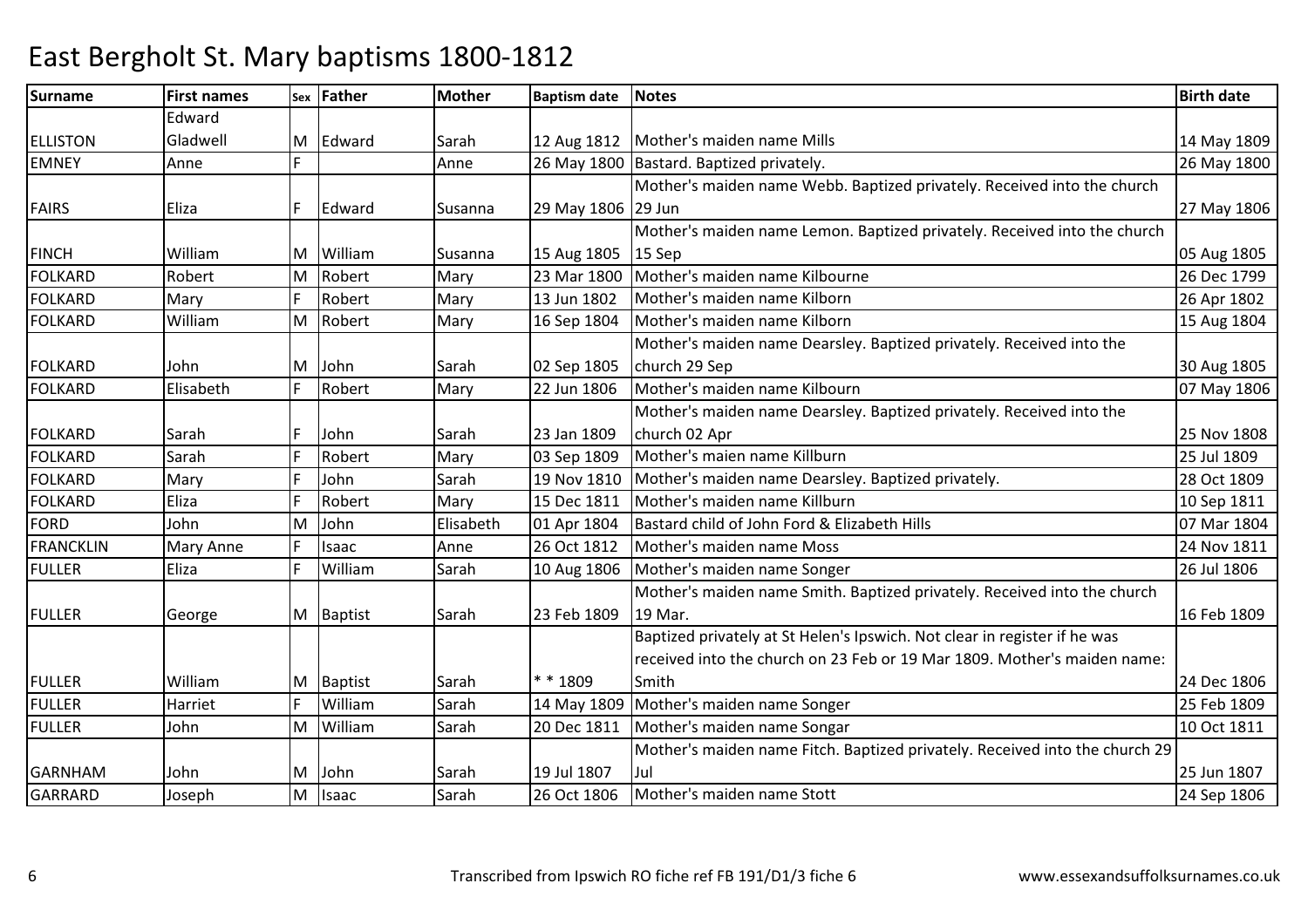### Surnamee First names Sex Father Mother Baptism date Notes Birth date Birth date GARROOD Benjamin Stow M Isaac Sarah 18 Mar 1809 04 Aug 1811 Mother's maiden name Stow. Baptized privately. Received into the church 4 Junn 13 Mar 1809 02 Jun 1811 GARROOD Samuel M Isaac Sarah 04 Aug 1811 Mother's maiden name Stow 02 Jun 1811 Mother's maiden name Bowes. Baptized privately. Received into the church GIBLIN | Robert | M George | Mary | 14 Jun 1802 15 Aug 11 Jun 1802GOODRICK | Mary | F | John | Susanna | 01 Nov 1808 28 Nov 1802 Mother's surname (Denis) from previous marriage - she was a widow before marrying John Goodrick. Baptized privately. Received into the church 11 Dec. 30 Oct 180830 Oct 1802 GOSNALDMary 19th Thomas Mary 28 Nov 1802 Mother's maiden name Beckwith 1991 1802<br>1900: Beckwith Finomas Mary 04 Mar 1804 Mother's maiden name Beckwith GOSNALL BeckwithThomas Mary 104 Mar 1804 Mother's maiden name Beckwith 1988 1804<br>Thomas Mary 101 Feb 1807 Mother's maiden name Beckwith GOSNALL JohnL Robert MThomas Mary 01 Feb 1807 Mother's maiden name Beckwith 1994 1806 1808 Mother's maiden name Beckwith 1995 1808 1808<br>Thomas Mary 11 Dec 1808 Mother's maiden name Beckwith 13 Nov 1808 GOSNALLMM Thomas Mary 11 Dec 1808 Mother's maiden name Beckwith 13 Nov 1808<br>Mary 13 Nov 1808 1809 1804 1912 Methemane Beckwith Dartia demonstrate Diad GOSNALL**Henry** MThomas Mary 12 Oct 1812 Mother's maiden name Beckwith. Baptized privately. Died 1812<br>George Elisabeth 03 May 1801 Mother's maiden name Stollery 1999 March 1801 GROOMEliza F George **Elisabeth 03 May 1801 Mother's maiden name Stollery** GUNN Isaac M |Abraham |Anne 1\_\_ Sep 1800 |date of birth as being 4 days later on 18 Sep. Clearly something is awry. Mother's maiden name Peck. Register gives date of baptism as 14 Sep but 1\_ Sep 1800GUNN Hannah F Abraham Anne 22 Apr 180223 MayMother's maiden name Peake. Baptized privately. Received into the church 20 Apr 1802GUNN Anne F Abraham Anne 11 Mar 1805Mar05 Jun 1803 Mother's maiden name Peak. Baptized privately. Received into the church 31 r 1995 - 1996 - 1997 - 1998 - 1999 - 1999 - 1999 - 1999 - 1999 - 1999 - 1999 - 1999 - 1999 - 1999 - 1999 - 199 21 Apr 1803 **GUTTERIDGE**  Robert MJohn Elisabeth 105 Jun 1803 Mother's maiden name Hoborough GUTTERIDGE |Thomas |M |John |Susannah |07 Mar 1806 |20 Apr. Died. 02 Nov 1800 Mother's maiden name Smith. Baptized privately. Received into the church 27 Feb 180627 Aug 1800 GUTTRDIGE AnneJohn Sohn 1992 Elisabeth 192 Nov 1800 Mother's maiden name Hoborough 1988 and 1800 John 27 Aug 1800<br>John 1983 Elisabeth 20 Dec 1801 Mother's maiden name Hoborough 1989 1994 1801 **GUTTRIDGE**  William Charlotte M John Elisabeth 20 Dec 1801 Mother's maiden name Hoborough 08 Dec 1801 Mother's maiden name Heywood. Baptized privately. Received into the HALE HALEElisabethh F |Robert Maria 01 Mar 1810 church 27 Sep e FRobert Maria 13 Mar 1812 Mother's maiden name Hayward. Baptized privately. Died 28 Feb 1812 03 Feb 181028 Feb 1812 CarolineHALL SusannaWilliam<br>William Sarah 12 Apr 1801 Mother's maiden name Chaplin<br>Anne 15 Dec 1805 Mother's maiden name Reynolds. 24 Nov 1805 HAMMOND William James MWilliam Manne 15 Dec 1805 Mother's maiden name Reynolds.<br>
John Mary 22 Aug 1802 Mother's maiden name Scarf 26 Jul 1802 HANNIBALMJohn Mary 22 Aug 1802 Mother's maiden name Scarf 26 Jul 1802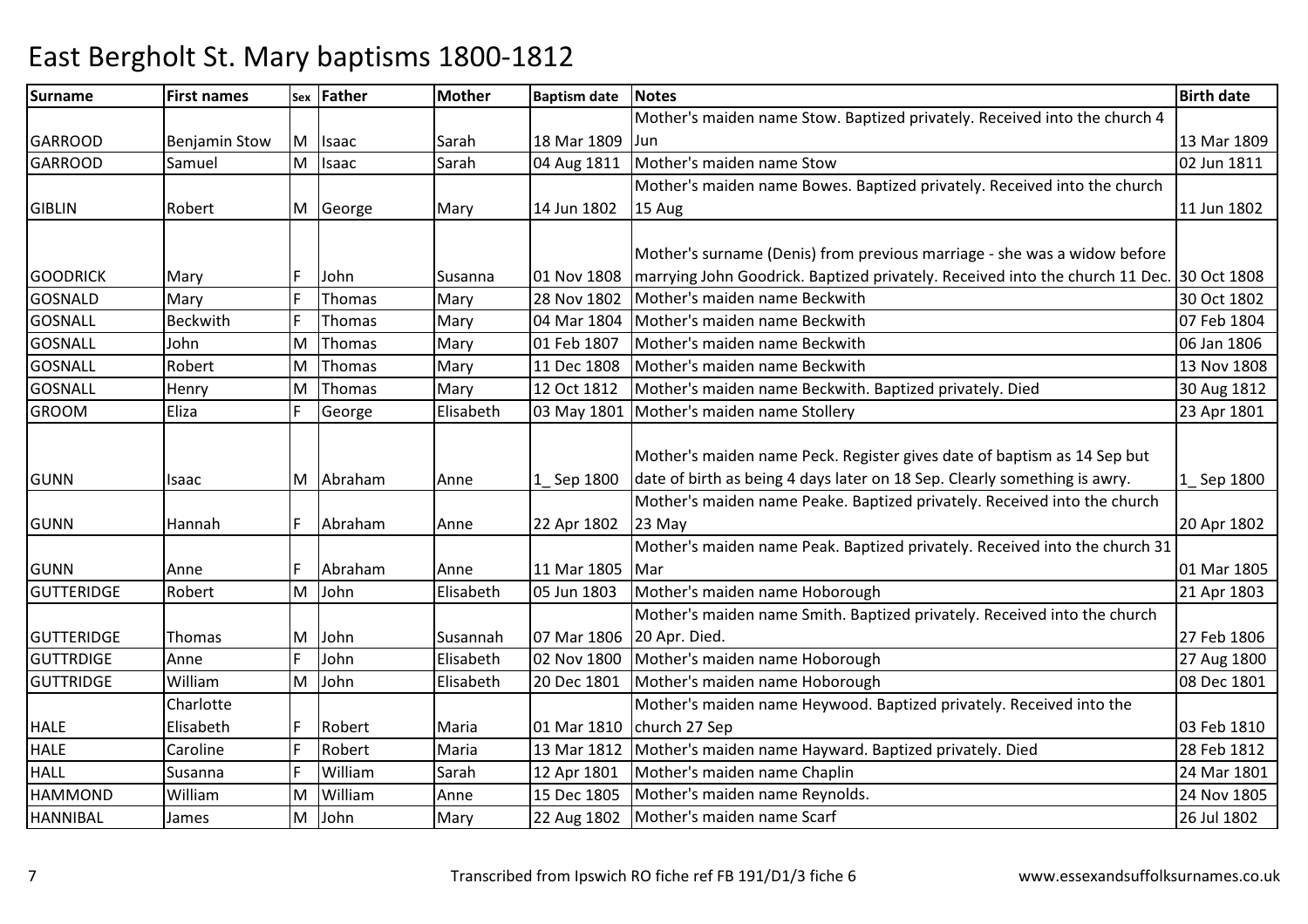| <b>Surname</b>  | <b>First names</b> | Sex | Father  | <b>Mother</b> | <b>Baptism date</b> | Notes                                                                      | <b>Birth date</b> |
|-----------------|--------------------|-----|---------|---------------|---------------------|----------------------------------------------------------------------------|-------------------|
| <b>HANNIBAL</b> | Esther             | F.  | John    | Esther        |                     | 04 May 1806   Mother's maiden name Death                                   | 01 Apr 1806       |
|                 |                    |     |         |               |                     | Mother's maiden name Bird. Baptized privately. Received into the church 19 |                   |
| <b>HART</b>     | Susanna            | F   | William | Susannah      | 24 Mar 1801 Apr     |                                                                            | 24 Mar 1801       |
| <b>HART</b>     | Philip             | M   | William | Susannah      | 17 Feb 1804         | Mother's maiden name Bird. Baptized privately.                             | 16 Feb 1804       |
|                 |                    |     |         |               |                     | Mother's surname (Gladwin) from previous marriage (was a widow before      |                   |
| <b>HART</b>     | Anne               | F   | Robert  | Mary          | 09 Aug 1807         | marrying Robert Hart).                                                     | 25 Feb 1807       |
| <b>HART</b>     | John               | M   | William | Susanna       | 30 Apr 1808         | Mother's maiden name Bird. Baptized privately.                             | 18 Jun 1807       |
| <b>HART</b>     | Mary               |     | John    | Mary          |                     | 29 May 1808   Mother's maiden name Smit                                    | 10 Apr 1808       |
|                 |                    |     |         |               |                     | Mother's surname (Gladwin) from previous marriage - she was a widow        |                   |
| <b>HART</b>     | Henry              | M   | Robert  | Mary          | 17 Aug 1809         | before marrying Robert Hart. Baptized privately.                           | 15 Aug 1809       |
| <b>HART</b>     | Sarah              | F.  | John    | Mary          | 01 Apr 1810         | Mother's maiden name Smith                                                 | 24 Feb 1810       |
|                 |                    |     |         |               |                     | Mother's surname (Gladden) from previous marriage - she was a widow        |                   |
| <b>HART</b>     | Robert             | M   | Robert  | Mary          | 16 Jul 1811         | before marrying Robert Hart. Baptized privately.                           | 29 Jun 1811       |
|                 |                    |     |         |               |                     | Mother's maiden name Hunt. Baptized privately. Received into the church 22 |                   |
| <b>HARVEY</b>   | Susanna            | F.  | John    | Elisabeth     | 23 Jan 1807         | Feb                                                                        | 18 Jan 1807       |
| <b>HARVEY</b>   | John               | M   | John    | Elisabeth     | 28 Aug 1808         | Mother's maiden name H[au][rn]t                                            | 15 Aug 1808       |
| <b>HARVEY</b>   | James              | M   | John    | Elisabeth     | 29 Jul 1810         | Mother's maiden name Hunt                                                  | 07 Jul 1810       |
| <b>HECKFORD</b> | Martha             | F   | Harry   | Sarah         | 28 Dec 1806         | Mother's maiden name Co[nu]ey                                              | 28 Nov 1806       |
| <b>HECKFORD</b> | Henry              | M   | Henry   | Sarah         | 13 Nov 1808         | Mother's maiden name Coney                                                 | 07 Oct 1808       |
| <b>HECKFORD</b> | Harriet            | F   | John    | Sarah         | 01 Jan 1809         | Mother's maiden name Harland                                               | 25 Oct 1808       |
| <b>HECKFORD</b> | Martha             | F.  | John    | Sarah         | 24 Feb 1811         | Mother's maiden name Harland. Baptized privately.                          | 29 Jan 1811       |
| <b>HECKFORD</b> | George             | M   | Ham     | Sarah         | 06 Oct 1811         | Mother's maiden name Coney                                                 | 01 Sep 1811       |
| <b>HICKS</b>    | Esther             |     | William | Mary          | 27 Jul 1800         | Mother's maiden name Chaplin                                               | 04 Jul 1800       |
| <b>HICKS</b>    | John               | M   | William | Mary          | 10 Jan 1802         | Mother's maiden name Chaplin                                               | 14 Sep 1801       |
| <b>HICKS</b>    | Christopher        | M   | William | Mary          | 04 May 1803         | Mother's maiden name Chaplin. Baptized privately.                          | 17 Apr 1803       |
| <b>HICKS</b>    | Hester             |     | William | Mary          | 17 Jun 1804         | Mother's maiden name Chaplin                                               | 27 Apr 1804       |
| <b>HICKS</b>    | Abraham            | M   | William | Mary          | 23 Mar 1806         | Mother's maiden name Chaplin                                               | 13 Jan 1806       |
| <b>HICKS</b>    | Anne               | F   | William | Mary          | 07 May 1807         | Mother's maiden name Chapman. Baptized privately.                          | 01 May 1807       |
| <b>HICKS</b>    | Anne               | F   | William | Mary          | 10 Oct 1808         | Mother's maiden name Chapman. Baptized privately.                          | 25 Sep 1808       |
| <b>HICKS</b>    | Isaac              | M   | William | Mary          | 02 Jun 1811         | Mother's maiden name Chaplin                                               | 24 Apr 1810       |
|                 |                    |     |         |               |                     | Mother's maiden name Chapman. Baptized privately. Received into the        |                   |
| <b>HICKS</b>    | Anne               | F   | William | Mary          |                     | 22 May 1812 Church 29 Apr 1827                                             | 07 May 1812       |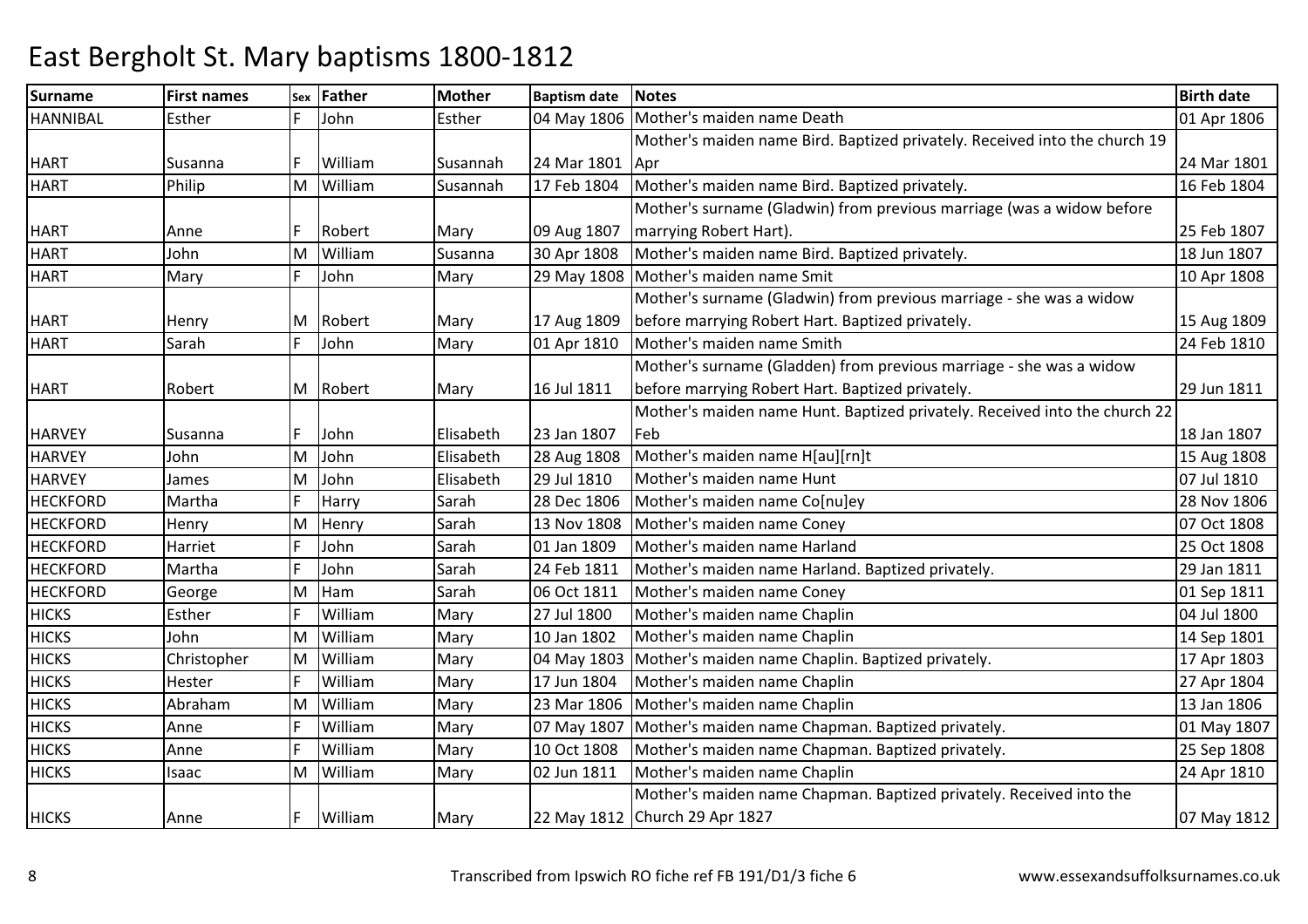| <b>Surname</b>  | <b>First names</b> |     | sex Father | <b>Mother</b> | <b>Baptism date</b> | <b>Notes</b>                                                              | <b>Birth date</b> |
|-----------------|--------------------|-----|------------|---------------|---------------------|---------------------------------------------------------------------------|-------------------|
|                 |                    |     |            |               |                     |                                                                           |                   |
|                 |                    |     |            |               |                     | Mother's maiden name Brickwith. Baptized privately at Tattingstone 02 Dec |                   |
| <b>HIGHAM</b>   | Esther             |     | George     | Elisabeth     | 01 Nov 1801         | 1800. Received into the church at East Bergholt 01 Nov 1801.              | 28 Nov 1800       |
| <b>HIGHAM</b>   | Mary               |     | George     | Elisabeth     | 01 Oct 1804         | Mother's maiden name Becky. Baptized privately. Died                      | 21 Sep 1804       |
| <b>HILL</b>     | John Arthur        | IM. | John       | Phoebe        | 30 Jun 1805         | Abode: St. Osyth, Essex. Mother's maiden name May. Baptized privately.    | 25 Jun 1805       |
| <b>HILLS</b>    | Charlotte          | F   |            | Elisabeth     | 27 Apr 1800         | <b>Bastard</b>                                                            | 30 Mar 1800       |
| <b>HILLS</b>    | John               | M   | John       | Elisabeth     | 01 Apr 1804         | Bastard child of John Ford & Elizabeth Hills                              | 07 Mar 1804       |
| <b>HUMM</b>     | James              | M   | James      | Ruth          | 13 Sep 1803         | Mother's maiden name Reynolds. Baptized privately.                        | 12 Sep 1803       |
| <b>JOHNSON</b>  | Mary               | F   | Robert     | Sarah         | 14 Apr 1803         | Mother's maiden name Gamer. Baptized privately.                           | 18 Sep 1802       |
| <b>JOSSELIN</b> | Martha             | F.  | Robert     | Martha        | 02 Aug 1801         | Mother's maiden name Basker                                               | 16 Jul 1801       |
|                 |                    |     |            |               |                     | Mother's maiden name Basket. Baptized privately. Received into the church |                   |
| <b>JOSSELYN</b> | Martha             | F   | Robert     | Martha        | 06 Feb 1805         | 17 Feb                                                                    | 18 Jan 1805       |
|                 |                    |     |            |               |                     |                                                                           |                   |
| <b>JOSSELYN</b> | Daniel             | M   | Daniel     | Mary          | 18 Jul 1805         | Bastard son of Daniel Josselyn & Mary Stollery. Baptised privately. Died. | 17 Jul 1805       |
| <b>KING</b>     | Elisabeth          | F   | Joseph     | Elisabeth     | 23 Nov 1800         | Mother's maiden name Deeks                                                | 06 Oct 1800       |
|                 |                    |     |            |               |                     | Mother's maiden name Deeks. Baptized privately. Received into the church  |                   |
| <b>KING</b>     | William            | M   | Joseph     | Elisabeth     | 06 Nov 1808         | 14 Dec                                                                    | 31 Oct 1808       |
| <b>KING</b>     | Joseph             | M   | John       | Lucy          | 07 Nov 1811         | Mother's maiden name Lilly. Baptized privately. Died.                     | 04 Nov 1811       |
| <b>KING</b>     | William            | M   | John       | Lucy          | 05 Dec 1812         | Mother's maiden name Lilly. Baptized privately.                           | 03 Dec 1812       |
|                 |                    |     |            |               |                     | Mother's maiden name Cuthbert. Baptized privately. Received into the      |                   |
| <b>LAMB</b>     | James Kemble       | lм  | Thomas     | Hannah        | 08 Apr 1801         | church 10 May                                                             | 05 Apr 1801       |
|                 |                    |     |            |               |                     | Mother's maiden name Cuthbert. Baptized privately. Received into the      |                   |
| LAMB            | Hannah             | F   | Thomas     | Hannah        | 07 Dec 1803         | church 03 Jun 1804                                                        | 23 Nov 1803       |
| <b>LAMB</b>     | Samuel             | M   | Thomas     | Hannah        | 24 Feb 1807         | Mother's maiden name Cuthbert. Baptized privately.                        | 08 Jan 1807       |
|                 |                    |     |            |               |                     | Mother's maiden name Pammington. Baptized privately. Received into the    |                   |
| <b>LAMBERT</b>  | Nathaniel          |     | M John     | Anne          | 29 Jun 1802         | church 1 Aug                                                              | 29 Jun 1802       |
|                 |                    |     |            |               |                     | Mother's surname (Cutting) from previous marriage (was a widow before     |                   |
| <b>LAMBERT</b>  | Elisabeth          | F   | John       | Amey          | 16 Aug 1807         | marrying John Lambert). Baptized privately.                               | 28 Jul 1807       |
|                 |                    |     |            |               |                     | Mother's surname (Cutting) from previous marriage - she was a widow       |                   |
| <b>LAMBERT</b>  | Hannah             | IF. | John       | Amey          | 05 Jan 1810         | before marrying John Lambert. Baptized privately.                         | 23 Nov 1809       |
| LAWRENCE        | Cook               | M   | Samuel     | Priscilla     | 13 Dec 1807         | Mother's maiden name Cook                                                 | 20 Oct 1807       |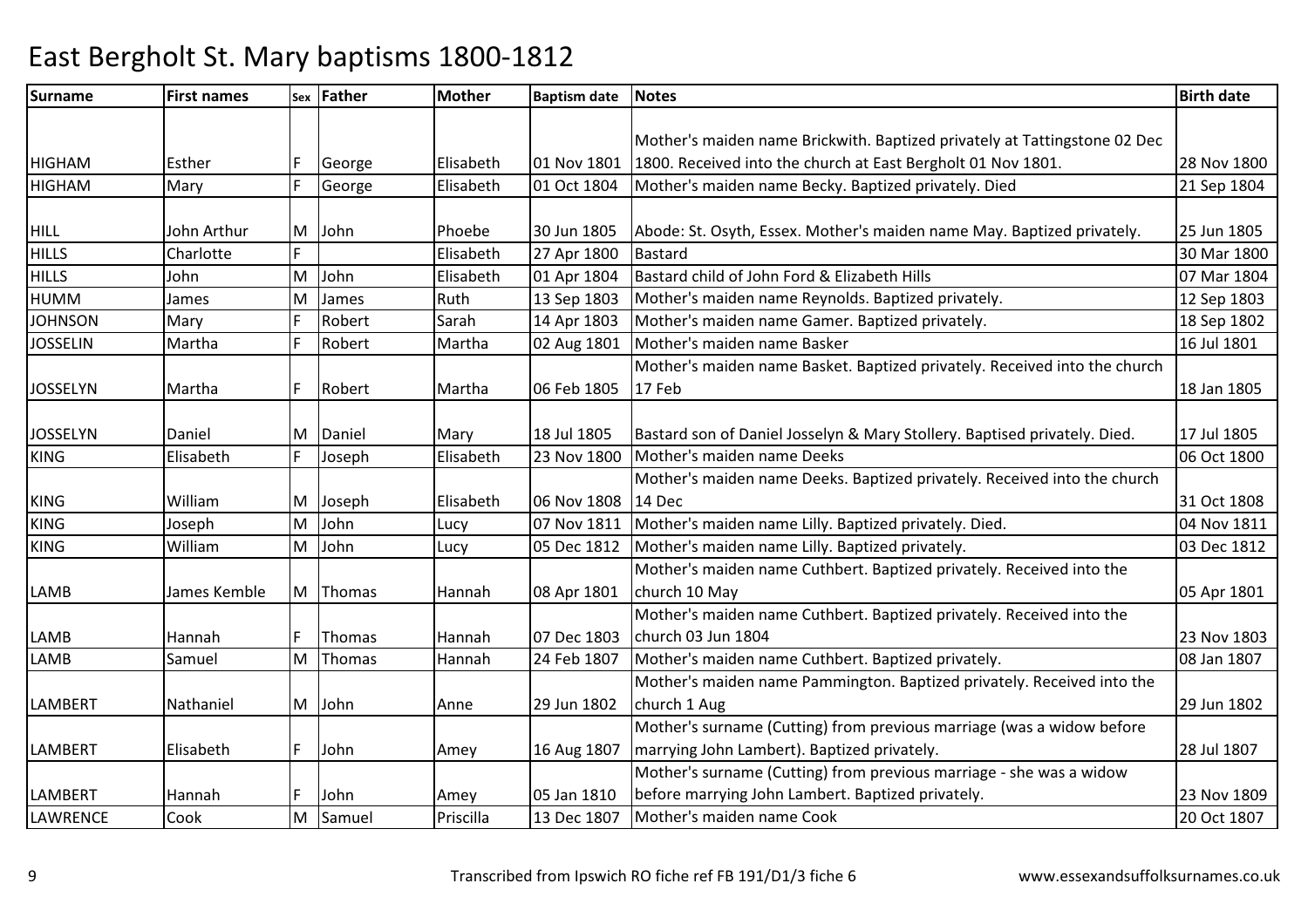#### Surnamee First names Sex Father Mother Baptism date Notes Birth date Birth date LAWRENCE Susanna F Samuel Priscilla 29 Apr 181108 Mar 1801 Mother's maiden name Cooke. Baptized privately. Received into the church 29 Dec 28 Apr 181106 Feb 1801 LEET JohnT<br>Thomas West M Israel Mary 08 Mar 1801 Mother's maiden name West 06 Feb 1801 LEETM Israel Mary 17 Mar 1805 Mother's maiden name West 25 Jan 1805 LEETT FRIST Esther The Israel Mary 1809 Mother's maiden name West. Baptized privately. 2019 Teb 1809 Mother's maiden name West. Baptized privately. **LEMON**  Benjamin MEdward Esther 08 Mar 1801 Mother's maiden name Webb 11 Jan 1801<br>
John Elisabeth 03 Jun 1804 Bastard of John Lemon and Elisabeth Scarf 05 May 1804 LEMON Samuel MM |John | Elisabeth | 03 Jun 1804 | Bastard of John Lemon and Elisabeth Scarf | 05 May 1804<br>Mother's maiden name Elmer. Baptized privately. Received into the church | Nav 1804 LEWIS Eliza F John Maria 23 Feb 180119 Jul 04 Feb 1801LEWIS John M John Maria 12 Aug 180420 Nov 1806 Mother's maiden name Aylmer. Baptized privately. Received into the church 12 Nov 08 Aug 180420 Nov 1806 LEWIS SarahF John Maria 20 Nov 1806 Mother's maiden name Elmer. Baptized privately.<br>
John Sarah 16 Dec 1801 Mother's maiden name Durrant LOTT WilliamMM John Sarah 16 Dec 1801 Mother's maiden name Durrant 104 Nov 1801<br>Mother's maiden name Durrant. Baptized privately. Received into the church LOTT | Thomas | M John | Sarah | 13 Sep 1804 29 Apr 1807 15 Jan 180515 Jan 1805 (24 Aug 1804)<br>Mothe's maiden name Durrant (2008) (24 Aug 1804) 06 Apr 1807 LOTT**Henry** M John Sarah 29 Apr 1807 Mothe's maiden name Durrant 06 Apr 1807 Mother's maiden name Cook. Baptized privately. Received into the church 06MADDER Mary Anne F William Hannah 15 Sep 180309 Jun 1805 Nov. 25 Aug 180307 Mar 1805 MADDER Eleanor <sup>F</sup> Williamm 1805 Mother's maiden name Cooke<br>Mother's maiden name Halls. Baptized privately. Recevied into the church 20 MANN Mary F Daniel Sarah 05 Apr 180001 Oct 1801 Aprr 18 Mar 1800 **18 Mar 1800** 19 Sep 1801 MANNElisabeth F Daniel Sarah 101 Oct 1801 Mother's maiden name Lemon. Baptized privately. MAULBY Robert M George Mary 06 Aug 180209 Dec 1810 Mother's maiden name Bear. Baptized privately. Received into the church 22 Aug 29 Jul 180206 Jul 1806 MECKLENBURGH John M John Elisabeth 09 Dec 1810 Mother's maiden name Crosbee 06 Jul 1806 MECKLENBURGHMatthew<br>Lydia MJohn 1999 Dec 1810 Mother's maiden name Crosbee 1994 Dec 1810 Dec 1810 Dec 1810<br>John Elisabeth 01 Nov 1801 Mother's maiden name Price 1999 Dec 1801 MOLE Lydia <sup>F</sup> John**Mother's maiden name Price MOOR** Charlotte | F Edward | Elisabeth | 23 Mar 1800 | Mother's maiden name Hicks | 22 Feb 1800 | 22 Feb 1800 MOSS |Daniel |M |William |Mary |14 Nov 1800 |Dec Mother's maiden name Cook. Baptized privately. Received into the church 07c 12 Nov 1800 05 Jun 1811 **MOSS** Mary | F Bartholomew Mary 107 Jul 1811 Mother's maiden name Elliston<br>
Elisabeth 31 Dec 1812 Mother's maiden name Pratt 1988 and 1812 NEVILL WilliamM George George Elisabeth 31 Dec 1812 Mother's maiden name Pratt 07 Dec 1812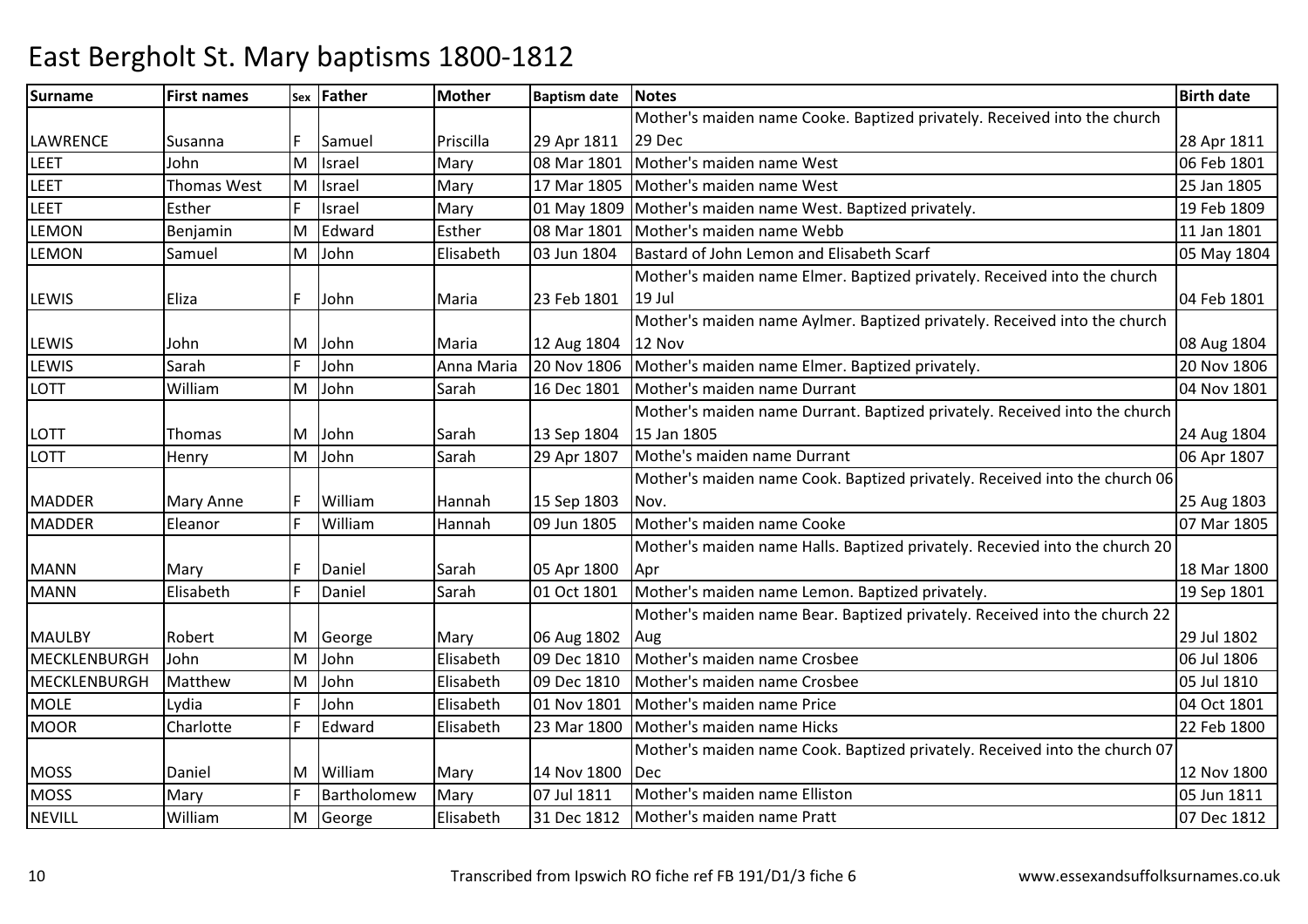| <b>Surname</b>  | <b>First names</b> | Sex | <b>Father</b> | <b>Mother</b> | <b>Baptism date</b> | <b>Notes</b>                                                               | <b>Birth date</b> |
|-----------------|--------------------|-----|---------------|---------------|---------------------|----------------------------------------------------------------------------|-------------------|
| <b>NEVILLE</b>  | Mary               | F.  | George        | Elisabeth     | 21 Feb 1808         | Mother's maiden name Pratt                                                 | 11 Jan 1808       |
| <b>NEVILLE</b>  | Thomas             | M   | George        | Elisabeth     | 20 Apr 1810         | Mother's maiden name Pratt                                                 | 15 Jan 1810       |
| <b>NEVILLE</b>  | Anne               | F.  | George        | Elisabeth     | 06 Oct 1811         | Mother's maiden name Pratt                                                 | 03 May 1811       |
|                 |                    |     |               |               |                     | Mother's maiden name Chinnery. Baptized privately. Received into the       |                   |
| <b>NEWMAN</b>   | Mary               | F   | John          | Sarah         | 24 Feb 1803         | church 1 Apr                                                               | * Feb 1803        |
| <b>NEWMAN</b>   | John               | M   | John          | Sarah         | 06 Feb 1806         | Mother's maiden name Chinnery. Baptized privately.                         | 23 Jan 1806       |
| <b>NEWMAN</b>   | Sarah              | F   | John          | Sarah         | 18 Feb 1809         | Mother's maiden name Chinnery. Baptized privately.                         | 03 Feb 1809       |
| <b>NEWSON</b>   | Samuel             | M   | Samuel        | Esther        | 28 Sep 1807         | Mother's maiden name Bugg. Baptized privately.                             | 01 Sep 1807       |
| <b>NEWSON</b>   | Esther             | F.  | Samuel        | Esther        | 09 Aug 1809         | Mother's maiden name Bugg. Baptized privately.                             | 09 Aug 1809       |
| <b>NICHOLLS</b> | William            | M   | William       | Catharine     | 25 Aug 1808         | Mother's maiden name Hurry                                                 | 29 Jul 1808       |
| <b>NICHOLLS</b> | Catharine          | F   | John          | Mary          | 12 Mar 1809         | Mother's maiden name Hill                                                  | 07 Jan 1809       |
| <b>NICHOLLS</b> | Maria              | F   | William       | Catharine     | 08 Oct 1809         | Mother's maiden name Hurry                                                 | 30 Aug 1809       |
| <b>NICHOLLS</b> | Elizabeth          | F   | John          | Mary          | 12 Apr 1811         | Mother's maiden name Hill                                                  | 14 Mar 1811       |
| <b>NICHOLS</b>  | Anne               | F   | John          | Mary          | 03 Oct 1802         | Mother's maiden name Hill                                                  | 09 Sep 1802       |
| <b>NICHOLS</b>  | Mary               | F.  | John          | Mary          | 03 Jun 1804         | Mother's maiden name Hill                                                  | 29 Apr 1804       |
|                 |                    |     |               |               |                     | Mother's maiden name Hill. Baptized privately. Received into the church 29 |                   |
| <b>NICHOLS</b>  | Mary               | F   | John          | Mary          | 31 Dec 1806         | Jan 1807                                                                   | 20 Dec 1806       |
| <b>NICHOLS</b>  | William            | M   | William       | Catharine     | 26 Apr 1812         | Mother's maiden name Hurry                                                 | 28 Mar 1812       |
| OR[RV]IS        | John Mickem        | M   | Samuel        | Sarah         | 23 Jul 1804         | Mother's maiden name Salisbury                                             | 23 Jun 1804       |
| <b>ORRIS</b>    | Thomas             | M   | Samuel        | Martha        | 28 Sep 1800         | Mother's maiden name Gillingwater                                          | 22 Aug 1800       |
| <b>ORRIS</b>    | Robert             | M   | Samuel        | Sarah         | 17 Oct 1802         | Mother's maiden name Salisbury                                             | 17 Sep 1802       |
| ORRIS           | Martha             | F   | Samuel        | Martha        | 16 Jan 1803         | Mother's maiden name Gillingwater                                          | 14 Dec 1802       |
| <b>ORRIS</b>    | Henry              | M   | Samuel        | Martha        | 01 Sep 1805         | Mother's maiden name Gillingwater                                          | 24 Jun 1805       |
| <b>ORRIS</b>    | Mary Anne          | F   | Samuel        | Sarah         | 25 Jan 1807         | Mother's maiden name Salisbury                                             | 20 Dec 1806       |
| <b>ORRIS</b>    | Mary               | F.  | Samuel        | Martha        | 18 Jun 1809         | Mother's maiden name Gillingwater                                          | 24 Apr 1809       |
|                 |                    |     |               |               |                     | Mother's maiden name Salisbury. Baptized privately. Received into the      |                   |
| <b>ORRIS</b>    | Martha             | F   | Samuel        | Sarah         | 13 Apr 1810         | church 25 Apr 1827                                                         | 11 Apr 1810       |
| <b>ORRIS</b>    | Sarah              | E   | Samuel        | Martha        |                     | 26 May 1811   Mother's maiden name Gillingwater                            | 19 Oct 1810       |
| <b>ORRIS</b>    | William            | M   | Samuel        | Martha        | 11 Oct 1812         | Mother's maiden name Gillingwater                                          | 31 Jul 1812       |
| <b>OSBORN</b>   | Lucy               | F   | John          | Mary          |                     | 11 May 1800 Mother's maiden name Hunt                                      | 17 Apr 1800       |
|                 |                    |     |               |               |                     | Mother's maiden name Hunt. Baptized privately. Received into the church 14 |                   |
| <b>OSBORN</b>   | John               |     | M John        | Mary          | 11 Feb 1802         | <b> Feb</b>                                                                | 21 Jan 1802       |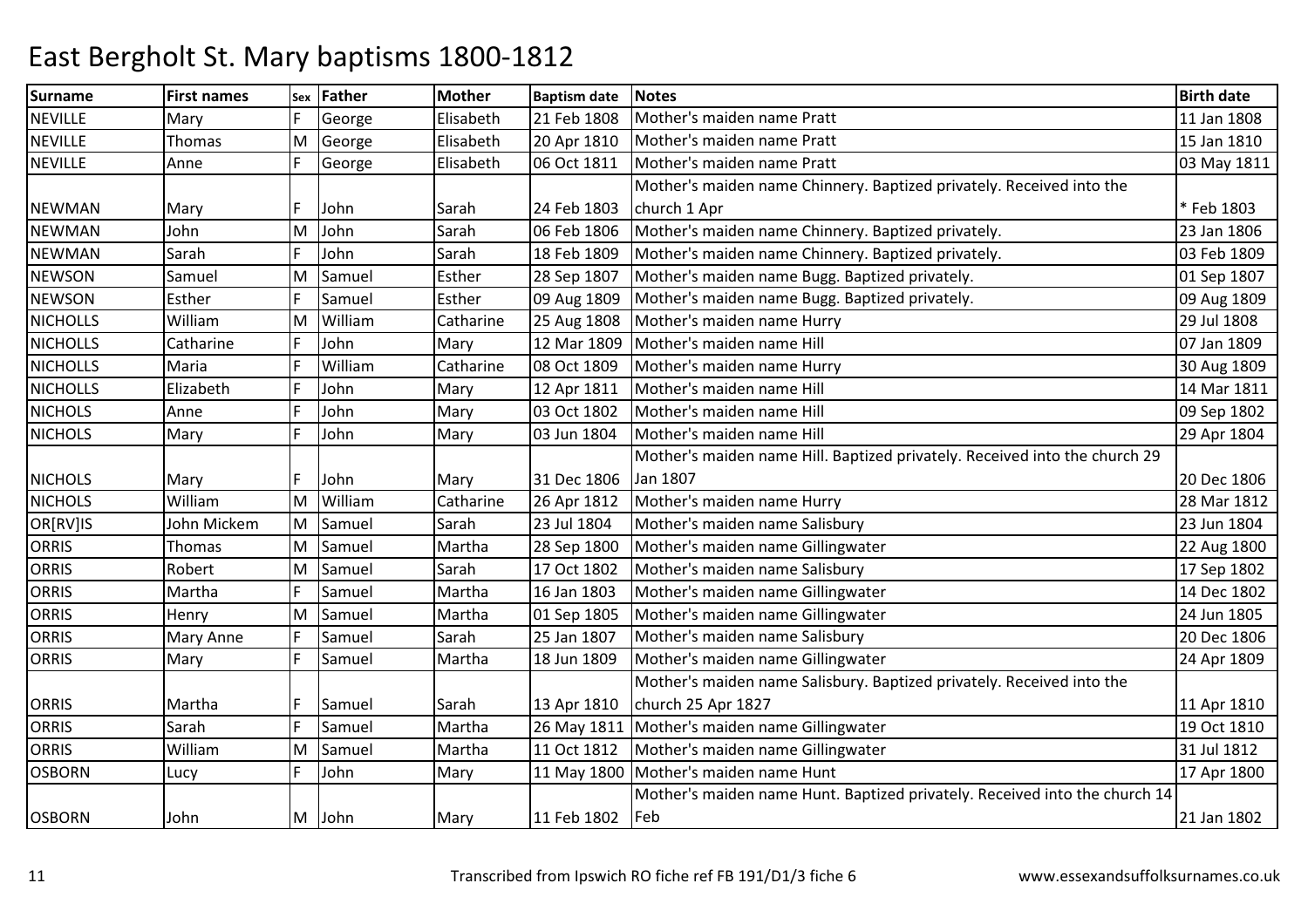#### Surnamee First names Sex Father Mother Baptism date Notes Birth date Birth date OSBORN Benjamin M John Mary 21 Apr 180424 Feb 1805 Mother's maiden name Hunt. Baptized privately. Received into the church 06 Mayy 12 Apr 1804 15 Feb 1805 **OSBORN** N Mary F Nathaniel Sarah 24 Feb 1805 Mother's maiden name Creek 15 Feb 1805 OSBORN Nathaniel M Nathaniel Sarah 18 Jun 180628 Feb 1808 Mother's maiden name Creek. Baptized privately. Received into the church 06 Jul18 Jun 1806 – 1990 – 1991 – 1991 – 1992 – 1993 – 1994 – 1994 – 1995 – 1996 – 1996 – 1997 – 1998 – 1999 – 1999 12 Feb 1808 **OSBORNE**  ElisabethRathaniel Sarah 28 Feb 1808 Mother's maiden name Creak 12 Feb 1808<br>Nathaniel Sarah 08 Apr 1810 Mother's maiden name Creak 23 Feb 1810 OSBORNE AnneNathaniel Sarah<br>William Susan 08 Apr 1810 Mother's maiden name Creak<br>18 Oct 1801 Mother's maiden name Bull PARKER John M William Susanna 18 Oct 1801 Mother's maiden name Bull 19 Sep 1801 PARKERElisabeth F William<br>James M William Susanna 12 Oct 1806 Mother's maiden name Bull 09 Sep 1806 PARKER James M William Susanna 28 Feb 1808 Mother's maiden name Bull 06 Feb 1808 PARKERR Mary F Thomas Martha 18 Jul 1810 Mother's maiden name Tuner. Baptized privately. Died. 17 Jul 1810 PARKERMary F William m Mary 29 Jul 1810 Mother's maiden name Jacobs<br>Mother's maiden name Jacobs. Baptized privately. Received into the Church PARKER William M William Maria 06 Nov 181112 Jan 1812. 02 Nov 1811PARKER John M Thomas Martha 10 Nov 181122 Decn 1992 Lucy 22 May 1803 Mother's maiden name Hannibal 21 Apr 1803 Mother's maiden name Tumer. Baptized privately. Received into the church 10 Nov 181121 Apr 1803 PASCALL MaryJohn PASCALL MarthaJohn Subhn Lucy 31 Jan 1808 Mother's maiden name Hannibal 1994 and 1807 1807<br>Abraham Sarah 03 Apr 1808 Mother's maiden name Sillett. PASCALL AbrahamM Abraham Sarah 03 Apr 1808 Mother's maiden name Sillett. 03 Feb 1808 PASCALL Mary**Abraham** Sarah 26 Aug 1809 Mother's maiden name Sillett 14 Jul 1809 14 Jul 1809<br>
Lucy 17 Sep 1809 Mother's maiden name Hannibal 14 Jul 1809 15 Jun 1809 PASCALL AnneJohn<br>Abraham Lucy 17 Sep 1809 Mother's maiden name Hannibal 1998 and 1809 125 Jun 1809<br>Sarah 13 Apr 1811 Mother's maiden name Sillett. Baptized privately. 1998 12 Apr 1811 PASCALL Adam JohnMAbraham Sarah 13 Apr 1811 Mother's maiden name Sillett. Baptized privately.<br>
John Lucy 26 May 1806 Mother's maiden name Hannibal 11 Feb 1805 PASKALLM John Lucy 26 May 1806 Mother's maiden name Hannibal 11 Feb 1805 Mother's maiden name Frost. Baptized privately. Received into the church 16 PAYNE John John John Sarah 108 Nov 1804 10 Aug 1806 Dec 02 Nov 180417 Jul 1806 PAYNE SarahThomas Sarah 10 Aug 1806 Mother's maiden name Frost 1 PEAD Sarah F John Martha 06 Dec 1802 Bastard daughter of John Woollard and Martha Pead. Baptized privately. 30 Nov 1802 PEAD Martha F Samuel Martha 28 Dec 1805church 19 Jan 180614 Jun 1801 Mother's maiden name Cheyney. Baptized privately. Received into the 22 Dec 180514 May 1801 PEAR James MJoseph 14 Elisabeth 14 Jun 1801 Mother's maiden name Atkins<br>John Frances 10 Aug 1803 Mother's maiden name Fallowes. Baptized privately. 15 10 Jul 1803 PECKMary F John Frances 10 Aug 1803 Mother's maiden name Fallowes. Baptized privately.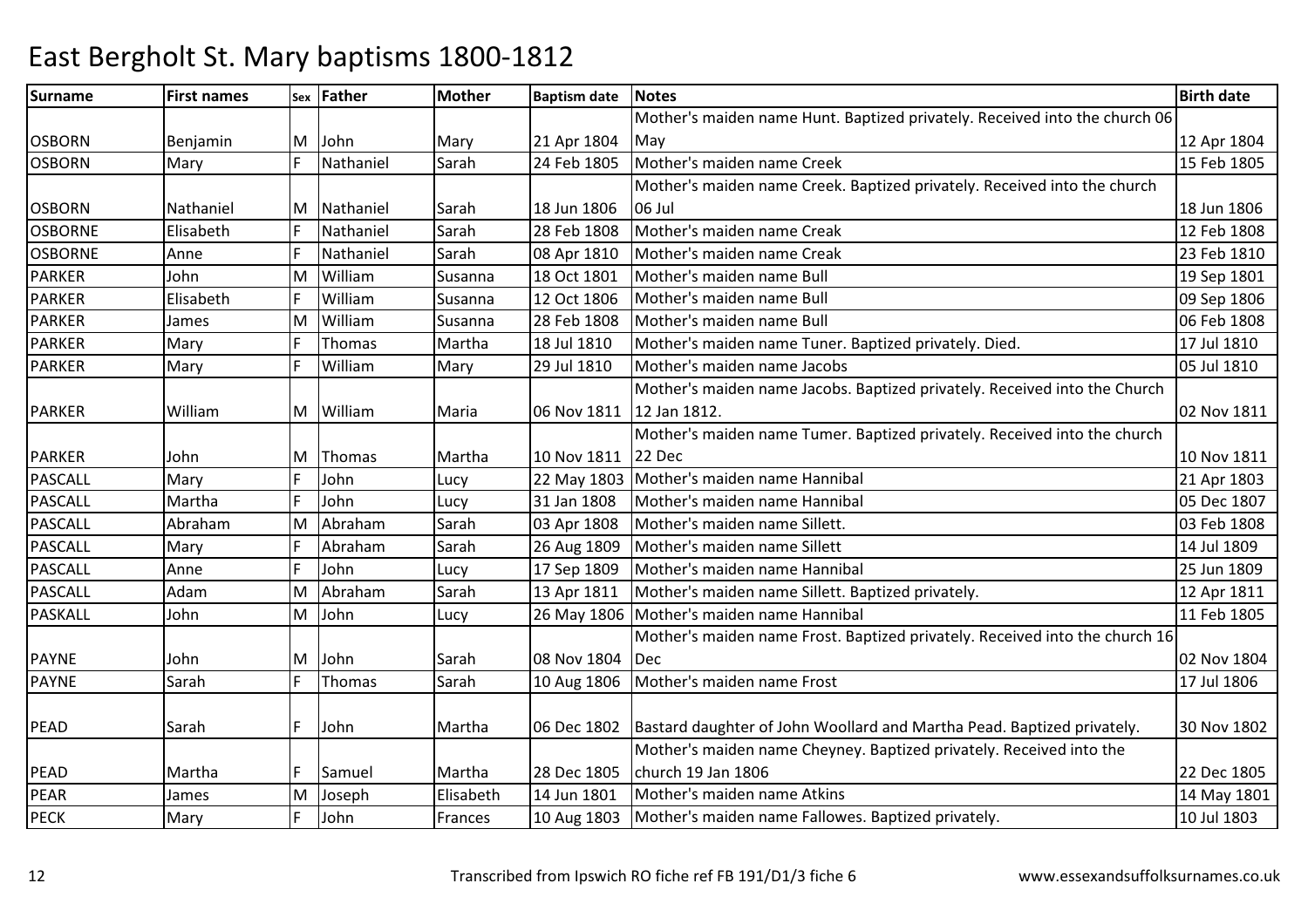### Surnamee First names Sex Father Mother Baptism date Notes Birth date Birth date PECK William Clark M James Frances 23 Oct 1806Mother's maiden name Clark. Baptized privately. Received into the church 23 **Nov** v 18 Oct 1806 PECK Sophia F James Frances 28 Jun 1809 K Fanny 1811 Mother's maiden name Clark 18 May 1811 Mother's maiden name Clark 18 May 1811 Mother's maiden name Clarke. Baptized privately. Received into the church 15 Oct 13 Jun 180918 May 1811 PECK**PICKESS** Eleanor **F** Stephen Eleanor 106 Aug 1803 Mother's maiden name Barnard. Baptized privately.<br>
Lucy 13 Apr 1800 Bastard 23 Mar 1800 PITT Isaac M Lucy 13 Apr 1800 Bastard 23 Mar 1800 PITT SarahWilliam<br>John m Lydia 29 Apr 1806 Mother's maiden name Barrell. Baptized privately. 22 Apr 1806<br>1981 - Ann Leon Lines, March and Lines and Lines and Lines and Lines and Lines and Lines and Lines and Lines **PITTOCK** Lucy 16 John 2015 Lucy 115 Jul 1804 Mother's maiden name Holding<br>John 1804 Mohn 1804 Dohn 1800 May 1800 Mother's maiden name Webb. Baptized privately. PYE JohnMJohn **Mary 1800** May 1800 Mother's maiden name Webb. Baptized privately. PYMAN Anne Maria | F William | Martha | 11 Aug 1805 Mother's maiden name Theobald. Baptized privately. Received into the church 28 Feb 1806 08 Aug 1805PYOTT F F George Sarah 13 Apr 1808 Bastard daughter of George Brooks & Sarah Pyott. Baptized privately. RANDALL Charlotte F James Sarah 25 Nov 1800Dec John Sarah 19 Dec 1802 Mother's maiden name P[ao]ully 20 Nov 1802 Mother's maiden name Polly. Baptized privately. Received into the church 21c 20 Nov 1800 20 Nov 1802 RANDALL Isaac MRANDALL James M James Susanna 28 Aug 180605 Oct05 Jan 1808 Mother's maiden name Abbot. Baptized privately. Received into the church 26 Aug 180605 Jan 1807 RANDALL WilliamK Philip MJames Susanna 105 Jan 1808 Mother's maiden name Abbot. Baptized privately.<br>James 1995 Susanna 1805 Mar 1805 Mother's maiden name Hart. Baptized privately. 1996 Susan 1807 Susanna 1807 **RASHBROOK** MJames 1992 Elisabeth 105 Mar 1805 Mother's maiden name Hart. Baptized privately.<br>1994 Jeremiah 1996 Sarah 27 Sep 1807 Bastard son of Jeremiah Rashbrook & Sarah Scarf 1996 20 Jul 1807 **RASHBROOK**  Henry M Jeremiah Sarah 27 Sep 1807 Bastard son of Jeremiah Rashbrook & Sarah Scarf 20 Jul 1807 Mother's maiden name Bird. Baptized privately. Received into the church 20 RATCLIFFE Elisabeth F Samuel Mary 02 Mar 1800Apr13 Jun 1812 r 120 Feb 1800 12 Jun 1812 READE Robert MRichard Mary 13 Jun 1812 Mother's maiden name Gray. Baptized privately. 12 Jun 1812<br>
William Mary 18 Jan 1801 Mother's maiden name Hunnibal 1900 20 Dec 1800 REYNOLDS AbrahamM William Mary 18 Jan 1801 Mother's maiden name Hunnibal 20 Dec 1800 Mother's maiden name Dearsley. Baptized privately. Received into the REYNOLDS Mary F Abraham Mary 03 Sep 1804 church 27 Mar 01 Sep 1804REYNOLDS Isaac M Isaac Esther 16 Nov 1804church 16 Dec09 Feb 1806 Mother's maiden name Grimsey. Baptized privately. Received into the 04 Nov 180411 Jan 1806 REYNOLDSMary **F** William Mary 199 Feb 1806 Mother's maiden name Hannibal 11 Jan 1806<br>Mary 11 Jan 1806 Mother's maiden name Dearslev 11 Jan 1806 REYNOLDS AnneAbraham Mother's maiden name Dearsley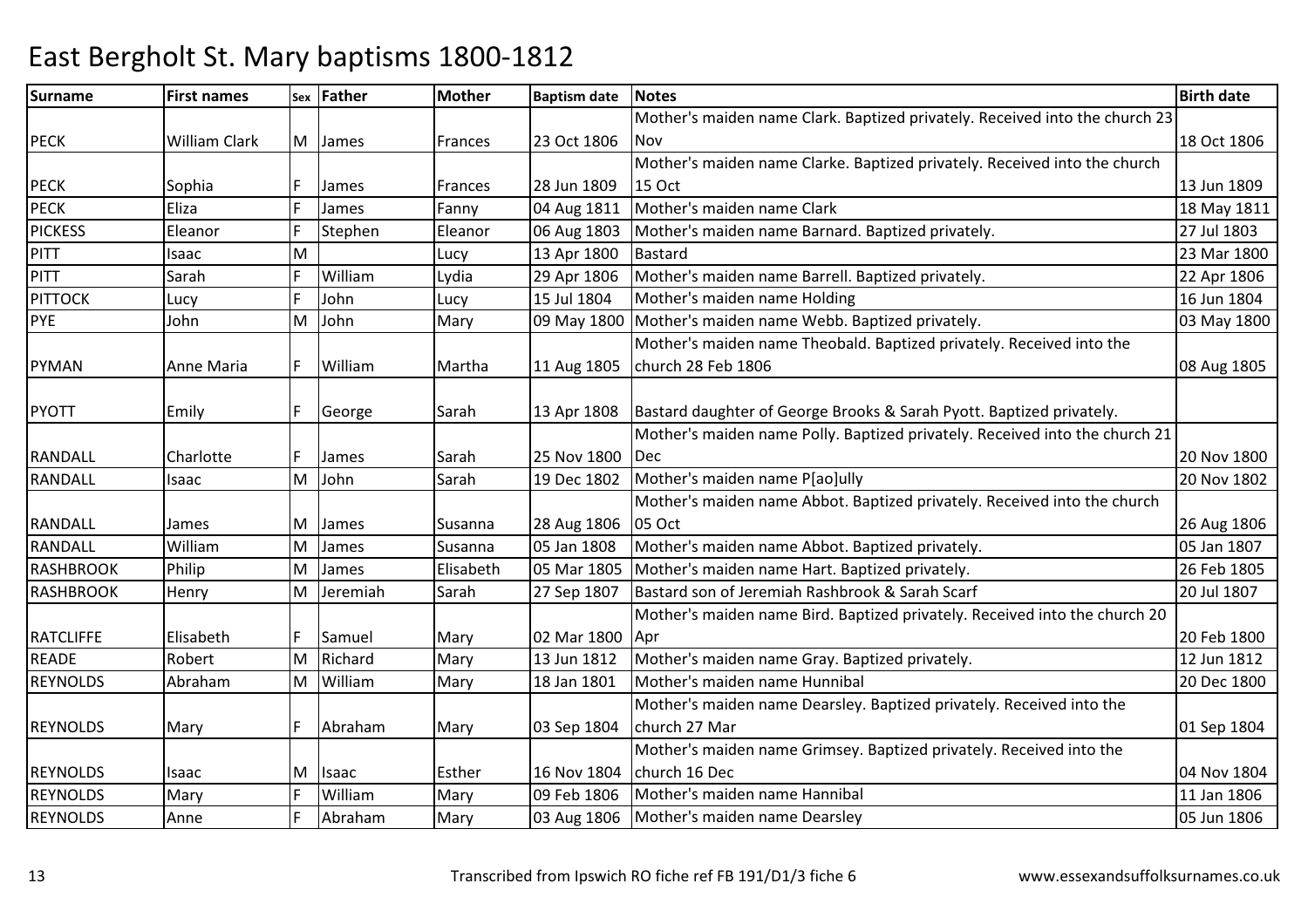| <b>Surname</b>    | <b>First names</b> | <b>Sex</b> | Father        | <b>Mother</b> | <b>Baptism date</b> | <b>Notes</b>                                                          | <b>Birth date</b> |
|-------------------|--------------------|------------|---------------|---------------|---------------------|-----------------------------------------------------------------------|-------------------|
| <b>REYNOLDS</b>   | Abraham            | M          | Abraham       | Mary          | 27 Sep 1807         | Mother's maiden name Dearsley                                         | 26 Aug 1807       |
| <b>REYNOLDS</b>   | James              | M          | James         | Anne          | 20 Dec 1807         | Mother's maiden name Hammond                                          | 14 Nov 1807       |
| <b>REYNOLDS</b>   | Isaac              | M          | William       | Mary          | 27 Dec 1807         | Mother's maiden name Hannibal                                         | 23 Nov 1807       |
|                   |                    |            |               |               |                     | Mother's maiden name Grimsey. Baptized privately. Received into the   |                   |
| <b>REYNOLDS</b>   | Esther             | F          | Isaac         | Esther        | 14 Jan 1809         | church 31 Mar                                                         | 06 Jan 1809       |
|                   |                    |            |               |               |                     | Mother's maiden name Dearsley. Baptized privately. Received into the  |                   |
| <b>REYNOLDS</b>   | Arthur             | ΙM         | Abraham       | Mary          | 14 Sep 1809         | church 20 Apr 1810                                                    | 03 Sep 1809       |
| <b>REYNOLDS</b>   | James              | M          | William       | Mary          | 28 Jan 1810         | Mother's maiden name Hannibal                                         | 28 Dec 1809       |
| <b>REYNOLDS</b>   | Jacob              | M          | James         | Anne          | 09 Jun 1811         | Mother's maiden name Hammond                                          | 29 Apr 1811       |
| <b>REYNOLDS</b>   | John               | M          | William       | Mary          | 26 Apr 1812         | Mother's maiden name Hannibal                                         | 26 Feb 1812       |
| <b>REYNOLDS</b>   | Sarah              |            | Isaac         | Hester        | 10 Nov 1812         | Mother's maiden name Reynolds. Baptized privately.                    | 08 Nov 1812       |
| <b>RICHARDSON</b> | James              | M          | John          | Mary          | 28 Dec 1800         | Mother's maiden name Barrel                                           | 13 Dec 1800       |
| <b>RICHARDSON</b> | Hannah             | F          | John          | Mary          | 22 May 1803         | Mother's maiden name Bunch                                            | 10 Apr 1803       |
| <b>RICHARDSON</b> | Elisabeth          | F          | John          | Mary          | 26 Jan 1806         | Mother's maiden name (Barrel) crossed out.                            | 03 Nov 1805       |
| <b>RICHARDSON</b> | Anne               | F          | John          | Mary          | 30 Aug 1807         | Mother's maiden name Barrel                                           | 03 Mar 1807       |
| <b>RICHARDSON</b> | Elizabeth Anne     | F          | Abraham       | Elizabeth     | 05 Apr 1811         | Mother's maiden name Lewis                                            | 02 Apr 1811       |
| <b>RICHARDSON</b> | Martha             | F          | Abraham       | Elisabeth     | 24 May 1812         | Mother's maiden name Lewis                                            | 30 Apr 1812       |
|                   |                    |            |               |               |                     | Mother's maiden name Tennant. Baptized privately. Received into the   |                   |
| <b>RIX</b>        | William            | M          | Charles       | Anne          | 01 Jun 1804         | church 29 Jul                                                         | 18 May 1804       |
| <b>RUDLAND</b>    | Robert             | M          | John          | Sarah         | 20 Sep 1801         | Baptized privately.                                                   | 17 Sep 1801       |
| <b>RUMSEY</b>     | John Rumsey        | M          | Robert        | Hannah        | 26 Nov 1809         | Bastard son of Robert Rumsey & Hannah Bines                           | 21 Oct 1809       |
| SAGE              | William            | lм         | Robert        | Anne          | 04 Jan 1801         | Mother's maiden name Gusterson                                        | 17 Dec 1800       |
| SAGE              | William            | M          | Thomas        | Lettice       | 28 Feb 1802         | Mother's maiden name Bennet                                           | 18 Feb 1802       |
|                   |                    |            |               |               |                     | Mother's maiden name Gusterson. Baptized privately. Received into the |                   |
| SAGE              | Isaac              |            | M Robert      | Anne          | 21 Jul 1802         | church 03 Oct                                                         | 20 Jul 1802       |
|                   |                    |            |               |               |                     | Mother's maiden name Gusterson. Baptized privately. Received into the |                   |
| SAGE              | Joseph             | IM.        | Robert        | Anne          | 26 Sep 1804         | church 7 Oct                                                          | 19 Sep 1804       |
| SAGE              | John               | M          | Thomas        | Lettice       | 25 Nov 1804         | Mother's maiden name Bennett                                          | 29 Oct 1804       |
| SAGE              | Sarah              | F          | Robert        | Anne          | 01 Jul 1806         | Mother's maiden name Gusterson. Baptized privately.                   | 06 Jun 1806       |
| SAGE              | John               | M          | Robert        | Anne          | 19 Jul 1807         | Mother's maiden name Gusterson                                        | 02 Jun 1807       |
| <b>SAGE</b>       | Hannah             |            | <b>Thomas</b> | Lettice       | 09 Aug 1807         | Mother's maiden name Bennet                                           | 17 Jul 1807       |
| SAGE              | Sarah              |            | Robert        | Anne          | 03 Sep 1809         | Mother's maiden name Gusterson                                        | 04 Jul 1809       |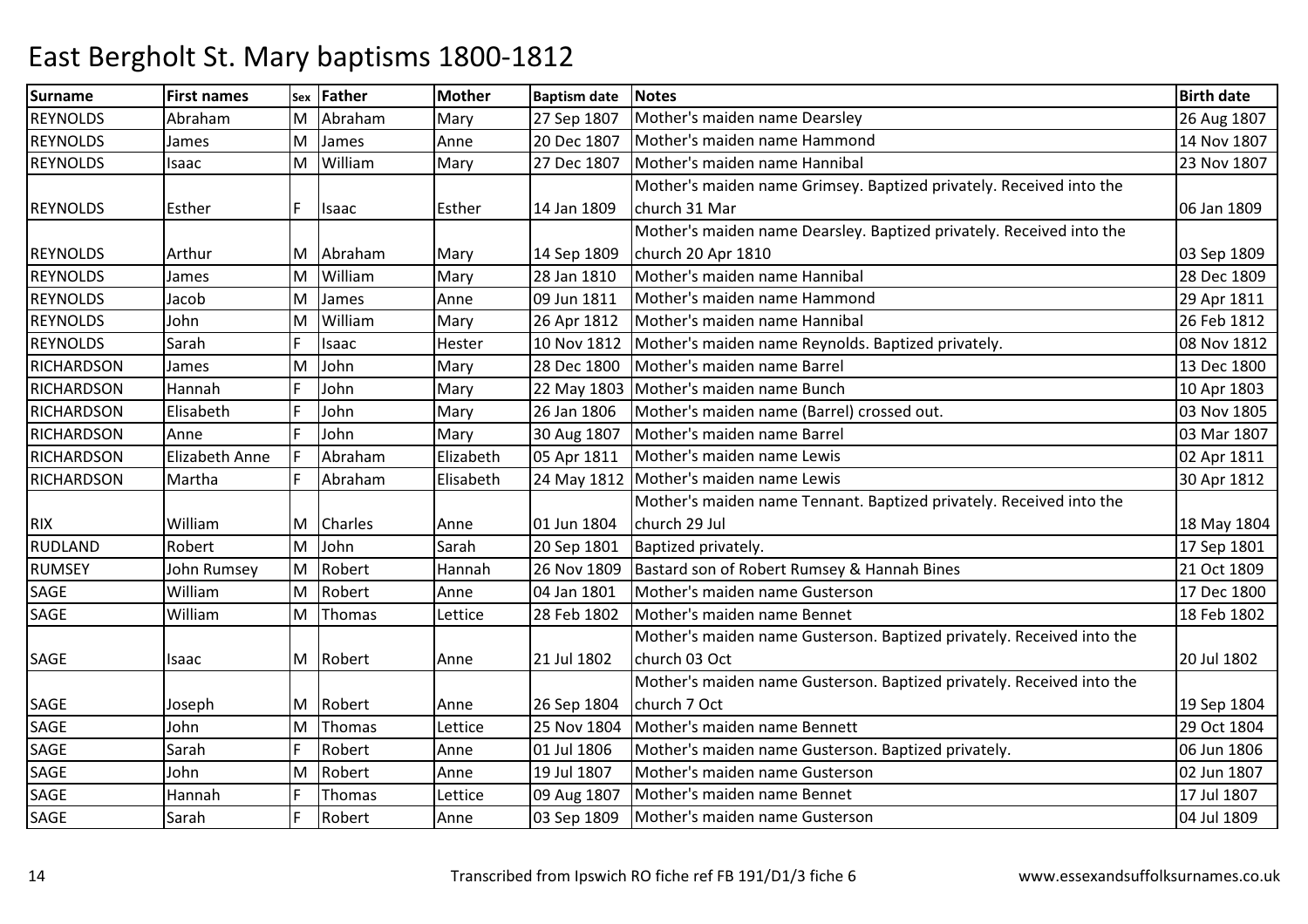### Surnamee First names Sex Father Mother Baptism date Notes Birth date Birth date SAGE Stephen M Robert Anne 07 Aug 1811 e Mary 05 Oct 1800 Mother's maiden name Gusterson. Baptized privately. Received into the church 13 Oct 16 Jul 181108 Sep 1800 **SALISBURY** Mary F George 05 Oct 1800 Mother's maiden name Edgerly<br>12 Dec 1802 Mother's maiden name Hedgley SALISBURY ElisabethGeorge 1988 Mary 12 Dec 1802 Mother's maiden name Hedgley 1988 March 11 Nov 1802<br>George Mary 26 Aug 1804 Mother's maiden name Edgley 1989 128 Jul 1804 **SALISBURY** Maria F George e 1983 Mary 26 Aug 1804 Mother's maiden name Edgley 28 Jul 1804 **SALISBURY**  Robert MGeorge Mary 14 Sep 1806 Mother's maiden name Edghill 10 Nuevo 26 Jun 1806<br>George Mary 02 Oct 1808 Mother's maiden name Edghill 10 Aug 1808 **SALISBURY**  Anne02 Oct 1808 Mother's maiden name Edghill SALISBURY Sarah F George Mary 19 Feb 181029 AprMother's maiden name Edghill. Baptized privately. Received into the church n 1810 | 06 Jan 1810 | 06 Jan 1810 | 06 Jan 1810 | 06 Jan 1810 | 06 Jan 1810 | 06 Jan 1810 | 06 Jan 1810 | 06 Jan 1810 SALISBURY Susanna F George Mary 23 Aug 181103 Jun 1804 Mother's maiden name Edghill. Baptized privately. Received into the church 13 Oct 16 Aug 181105 May 1804 **SCARF**  Samuel MJohn 1995 Elisabeth 103 Jun 1804 Bastard of John Lemon and Elisabeth Scarf 1996 105 May 1807<br>Jeremiah Sarah 27 Sep 1807 Bastard son of Jeremiah Rashbrook & Sarah Scarf 20 Jul 1807 SCARF**Henry** MBastard son of Jeremiah Rashbrook & Sarah Scarf SCRIVENOR John M Robert Sarah 23 Jan 1810R Mary FRobert Sarah 03 Mar 1812 Mother's maiden name Cutting. Baptized privately. 27 Feb 1812 Mother's maiden name Cutting. Baptized privately. Received into the church 15 Apr r 15 Jan 1810 27 Feb 1812 **SCRIVENOR** SEABROOK John M Thomas Martha 14 Dec 180217 Apr 1803m Sarah 21 Nov 1802 Mother's maiden name Harsom 21 Oct 1802 Mother's maiden name Wade. Baptized privately. Received into the church 05 Dec 180221 Oct 1802 **SEXTON** N Anne F William SEXTON George M William Sarah 03 Mar 180601 JunF Lucy F Isaac Lucy 22 Aug 1802 Mother's maiden name Harsom. Baptized privately. Received into the church 20 Feb 180623 Jul 1802 STIFFMother's maiden name Pitt STIFF Sarah F Isaac Lucy 25 Nov 1805Jan 1806Mother's maiden name Pitt. Baptized privately. Received into the church 26 6 12 Nov 1805 STOLLERY Daniel M Daniel Mary 18 Jul 1805 Bastard son of Daniel Josselyn & Mary Stollery. Baptised privately. Died. 17 Jul 1805 TISLEY Frances F Roger Mary 01 Apr 180918 Jan 1811 Mother's maiden name Randall. Baptized privately. Received into the church 30 Apr 23 Mar 180907 Jan 1811 TISLEYY Mary Roger Mary 18 Jan 1811 Mother's maiden name Randall. Baptized privately. TUTHILL James M Robert Mary 05 Jun 1806Mother's maiden name Reeve. Baptized privately. Received into the church 03 Aug05 Jun 1806